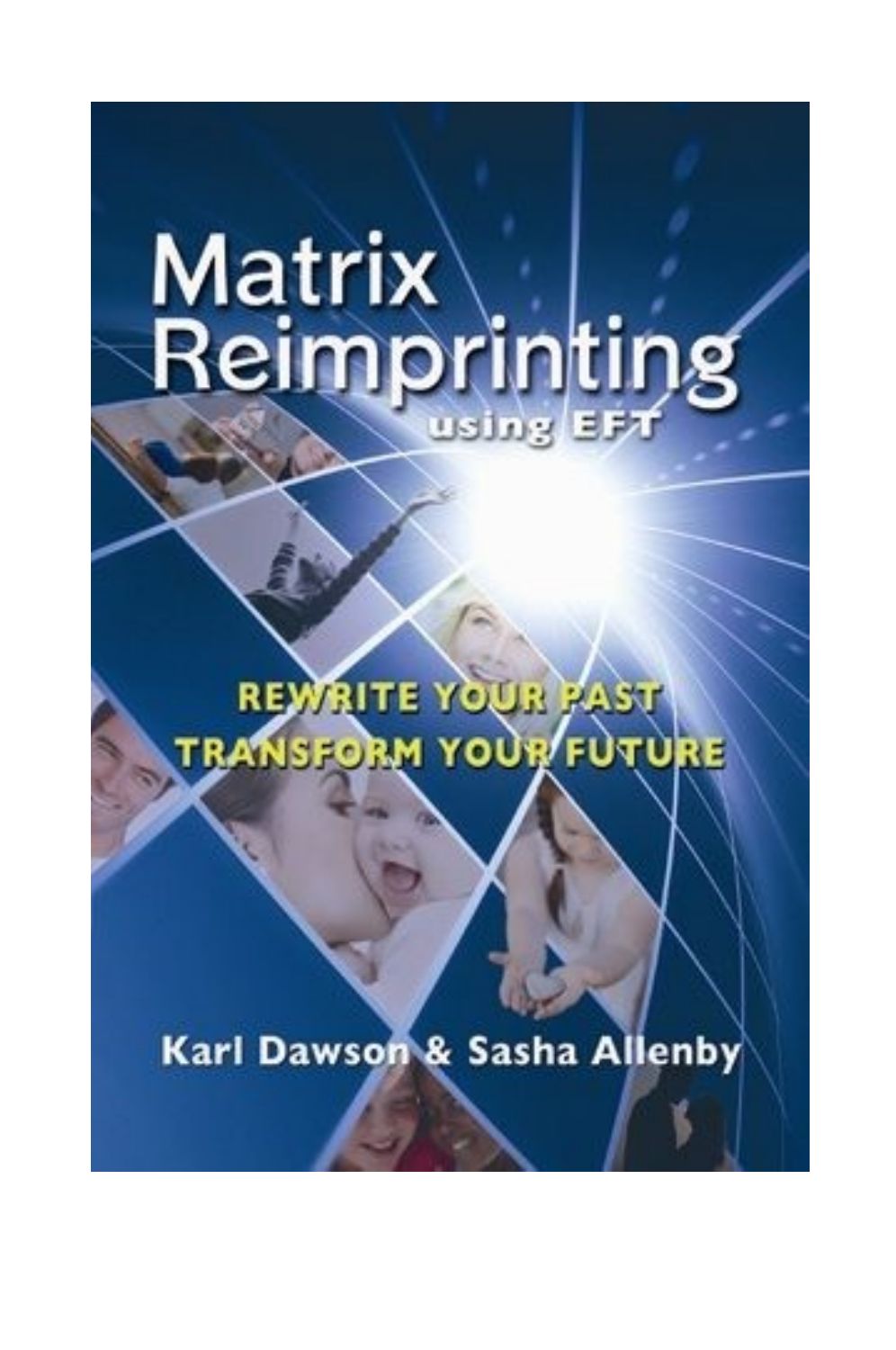# **By Karl Dawson, EFT Master & Sasha Allenby**

**Published by Matrix Reimprinting Publications**

**COMPLIMENTARY CHAPTER – THIS CHAPTER IS THE ©COPYRIGHT OF MATRIX REIMPRINTING PUBLICATIONS.**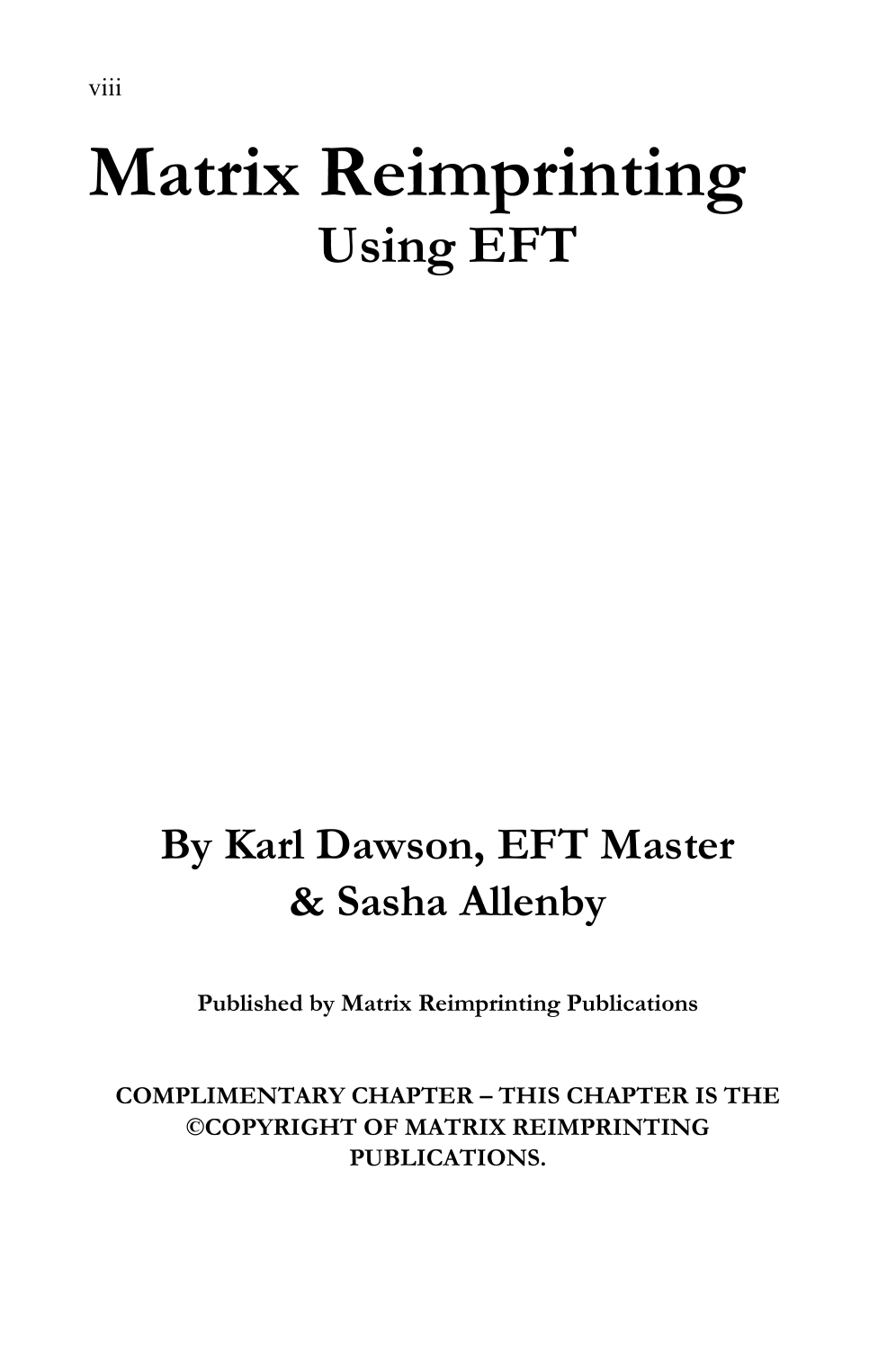## **Published by Matrix Reimprinting Publications**

#### **[www.matrixreimprintingbook.com](http://www.matrixreimprintingbook.com/)**

The moral rights of the authors have been asserted.

All rights reserved. No part of this book may be reproduced by any mechanical, electronic or photographic process, or in a form of a phonographic recording; nor may it be stored in a retrieval system, transmitted or otherwise copied for public or private use, other than for 'fair use' as brief quotations embodied in articles and reviews, without prior written permission of the publisher.

While Matrix Reimprinting and EFT have produced remarkable clinical results, they must still be considered to be in the experimental stage and thus practitioners and the public must take complete responsibility for their use of these techniques. Further, Karl Dawson and Sasha Allenby are not licensed health professionals and offer Matrix Reimprinting and EFT as personal performance coaches and holistic therapists. This book is intended for information purposes only and is not intended to substitute medical advice. The authors of this book do not dispense medical advice or prescribe the use of any technique as a form of treatment for physical or medical problems without the advice of a physician, either directly or indirectly. The intent of the authors is only to offer information of a general nature to help you in your quest for spiritual and emotional wellbeing. In the event that you use any of the information in this book for yourself, which is your constitutional right, the authors assume no responsibility for your actions. Please consult qualified health practitioners regarding your use of Matrix Reimprinting and EFT.

This book represents the ideas of Karl Dawson and Sasha Allenby. Matrix Reimprinting is independent of the standardised EFT training offered at [http://www.emofree.com.](http://www.emofree.com/)

#### **© 2009 Karl Dawson & Sasha Allenby. All Rights Reserved**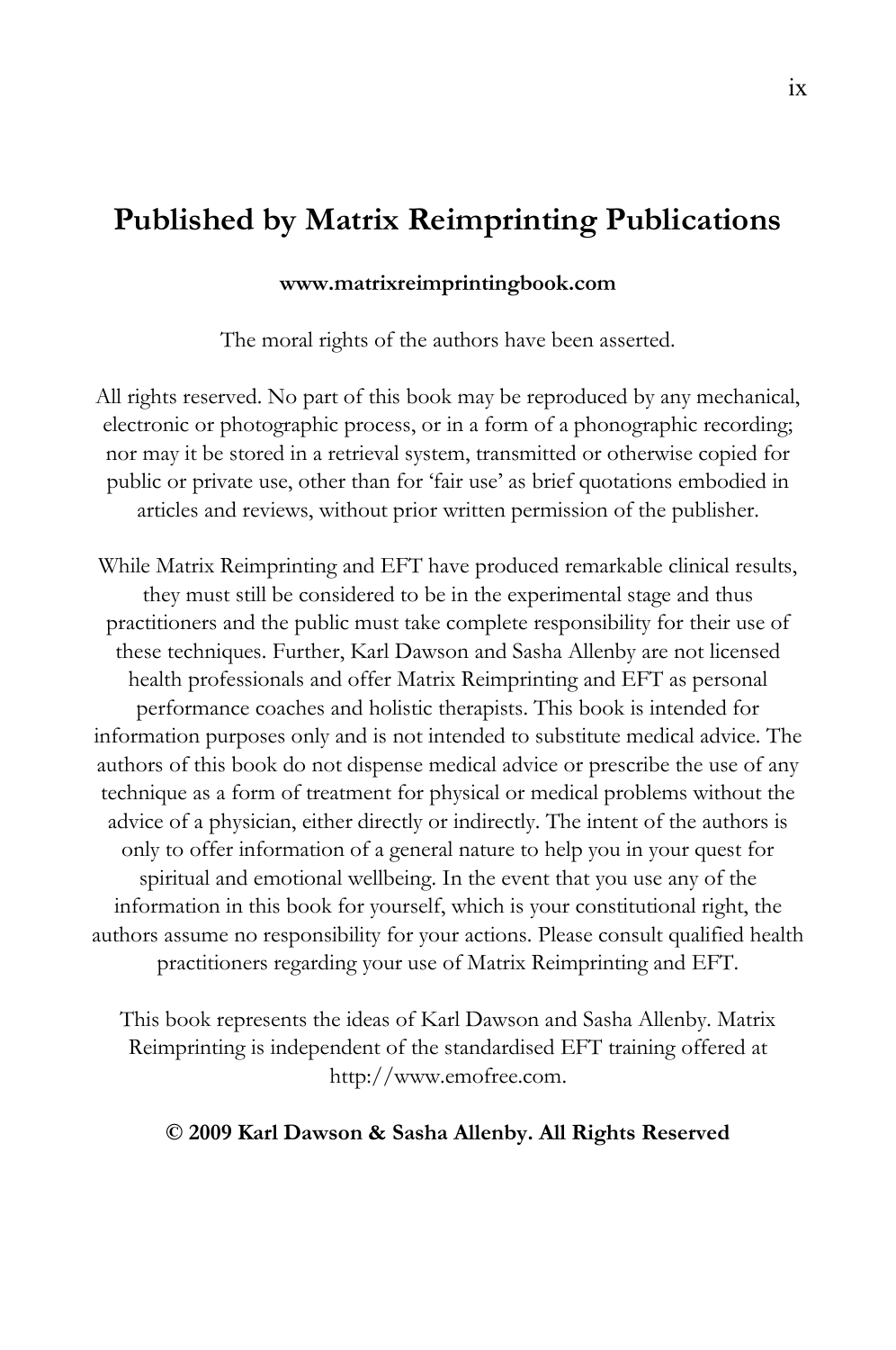# **CONTENTS**

|           | <b>FOREWORD – BY GILL EDWARDS</b>                            |                            |
|-----------|--------------------------------------------------------------|----------------------------|
|           | <b>INTRODUCTION</b>                                          | xvii                       |
|           | Karl's Matrix Reimprinting Story                             | XVI1                       |
| $\bullet$ | Sasha's Matrix Reimprinting story                            | $\overline{X}$             |
| $\bullet$ | EFT                                                          | XX11                       |
| $\bullet$ | Introducing Matrix Reimprinting                              | $\overline{\text{XX}}$ 111 |
| $\bullet$ | Rewriting your Past and Transforming your Future             | $\overline{\text{XXIII}}$  |
|           | Part 1 - The Matrix, the Body and the Mind                   |                            |
|           | <b>CHAPTER 1 - THE MATRIX</b>                                | 3                          |
| $\bullet$ | The Unified Energy Field                                     | 3                          |
|           | We are all energy<br>$\circ$                                 | $\overline{4}$             |
|           | We are all connected<br>$\circ$                              | $\overline{4}$             |
|           | Through the Matrix, we attract what we focus upon<br>$\circ$ | $\overline{4}$             |
|           | We can change the pictures in our fields<br>$\circ$          | 5                          |
| $\bullet$ | <b>Local Fields</b>                                          | 6                          |
|           | Introducing 'fields' - patterns of the past<br>$\circ$       | 6                          |
|           | Behavioural fields<br>$\circ$                                | $8\,$                      |
|           | Changing behavioural fields<br>$\circ$                       | $\,8\,$                    |
|           | Memory<br>$\circ$                                            | 12                         |
|           | Learning<br>$\circ$                                          | 13                         |
|           | <b>Emotional</b> fields<br>$\circ$                           | 13                         |
|           | Fields of disease<br>$\circ$                                 | 14                         |
|           | CHAPTER 2 - BODYMIND - CONNECTING THOUGHTS,                  |                            |
|           | <b>BELIEFS, BIOLOGY AND DNA</b>                              | 17                         |
|           | Introducing Bodymind                                         | 17                         |
|           | Placebo effect<br>$\circ$                                    | 18                         |
|           | Nocebo effect<br>$\circ$                                     | 19                         |
|           | The interaction between body and mind<br>$\circ$             | 20                         |
|           | Visualisation<br>$\circ$                                     | 21                         |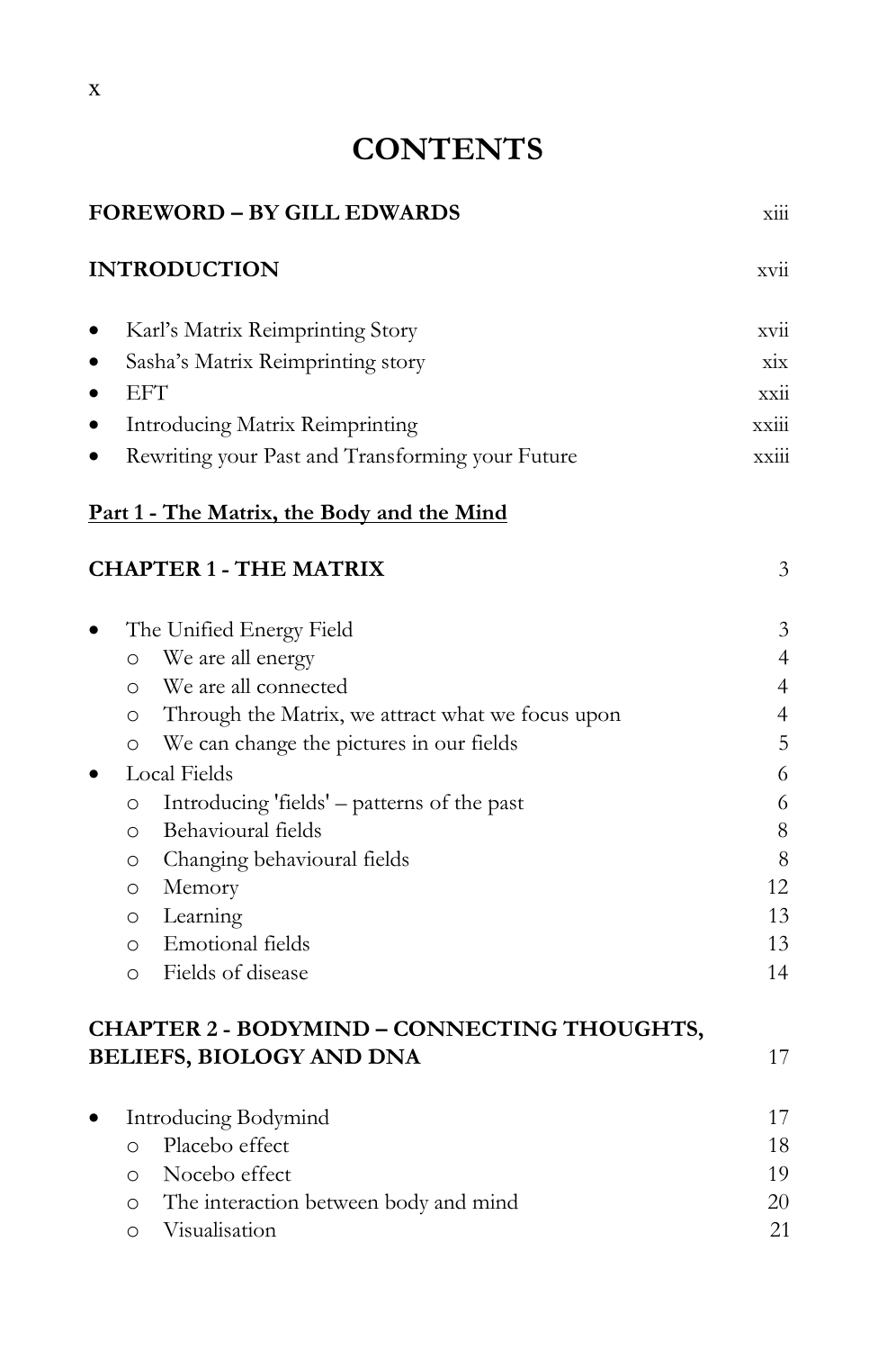|   | $\circ$ | Affirmation                                    | 21     |
|---|---------|------------------------------------------------|--------|
|   | $\circ$ | Neural plasticity                              | 22     |
|   | O       | The role of the heart                          | 22     |
|   |         | Epigenetics                                    | 23     |
|   | $\circ$ | Introducing beliefs, biology and DNA           | 24     |
|   | $\circ$ | Genes                                          | 24     |
|   | $\circ$ | Genetic disorders                              | 25     |
|   | $\circ$ | Environmental signals                          | 25     |
|   | $\circ$ | Thoughts, beliefs and the subconscious mind    | $27\,$ |
|   | $\circ$ | The first six years                            | 28     |
|   | $\circ$ | Transforming beliefs                           | 29     |
|   |         | <b>CHAPTER 3 - STRESS, TRAUMA AND DISEASE</b>  | 31     |
| ٠ |         | <b>Stress</b>                                  | 31     |
|   | $\circ$ | Psychoneuroimmunology (PNI)                    | 31     |
|   | $\circ$ | Growth and protection                          | 31     |
|   | $\circ$ | The effects of stress                          | 32     |
|   | $\circ$ | The HPA axis                                   | 33     |
|   | $\circ$ | Cortisol                                       | 34     |
|   | $\circ$ | Anger and the immune system                    | 35     |
|   | $\circ$ | Stress summary                                 | 35     |
|   |         | Trauma                                         | 35     |
|   | $\circ$ | Boundaries in children                         | 36     |
|   | $\circ$ | Subsequent threat                              | 36     |
|   | O       | The freeze response                            | 37     |
|   | $\circ$ | Energy Consciousness Holograms (ECHOs)         | 38     |
|   | $\circ$ | Trauma and disease                             | 40     |
|   | $\circ$ | META-Medicine®                                 | 41     |
|   | $\circ$ | How early trauma can trigger the disease cycle | 42     |
|   |         | <u>Part 2 – Introducing Energy Psychology</u>  |        |
|   |         | <b>CHAPTER 4 - INTRODUCING TFT AND EFT</b>     | 49     |
|   |         | What is Energy Psychology?                     | 49     |
|   | O       | A brief history - from TFT to EFT              | 49     |
|   | $\circ$ | More about how EFT works                       | 50     |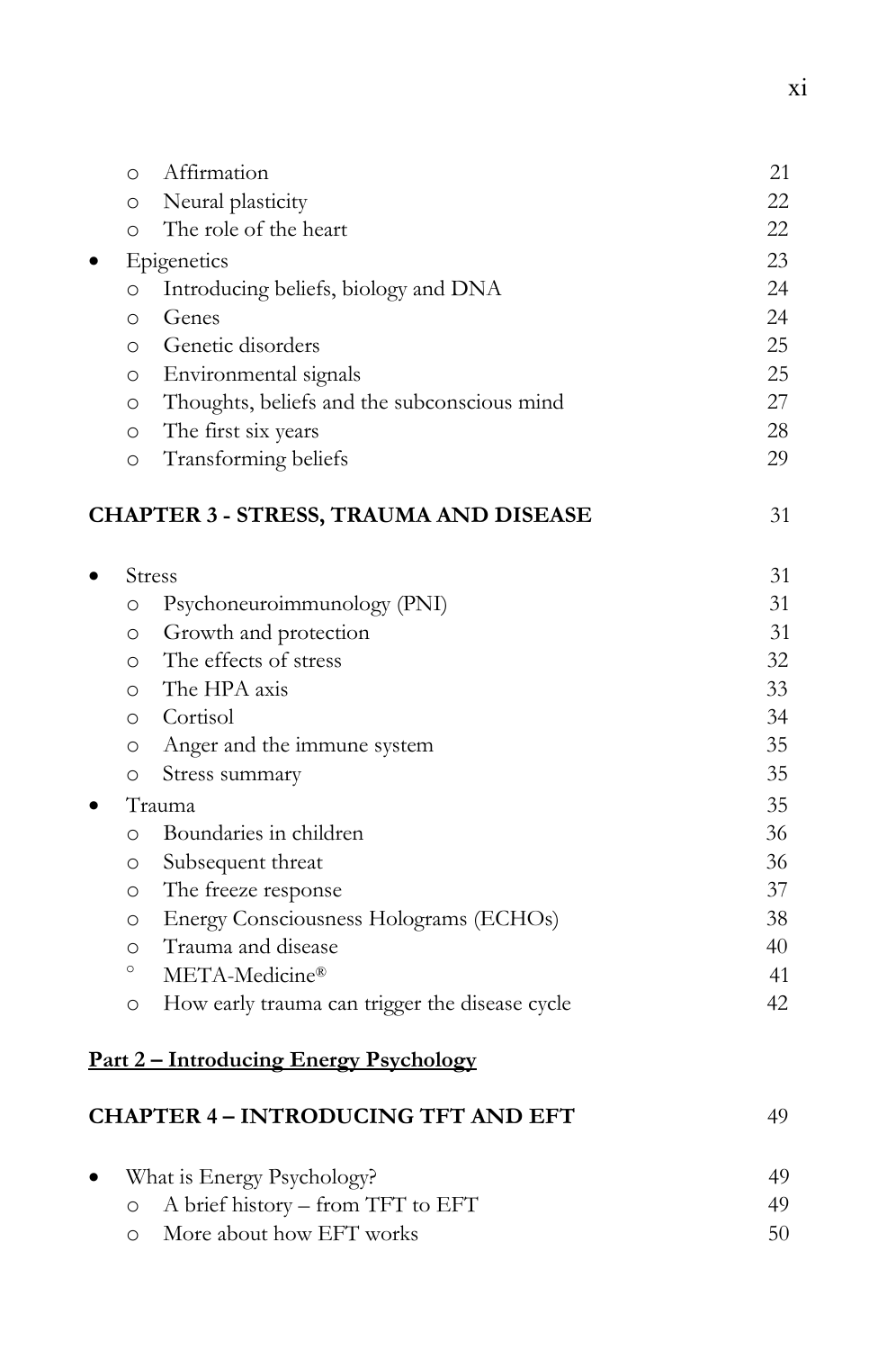|   | O       | How emotions affect the body                                                                                                                          | 51  |
|---|---------|-------------------------------------------------------------------------------------------------------------------------------------------------------|-----|
|   | O       | What you can change with EFT                                                                                                                          | 51  |
|   | $\circ$ | EFT and your belief system                                                                                                                            | 51  |
|   | $\circ$ | Further clarification about Energy Psychology                                                                                                         | 51  |
|   | O       | The difference between Energy Psychology and talk therapy                                                                                             | 52  |
|   | $\circ$ | Success rates                                                                                                                                         | 52  |
| ٠ |         | The Basic EFT Protocol                                                                                                                                | 52  |
| ٠ |         | Refining the EFT Protocol                                                                                                                             | 56  |
| ٠ |         | Advancing the EFT Techniques                                                                                                                          | 59  |
| ٠ |         | Changing a Single Scene                                                                                                                               | 59  |
| ٠ |         | Changing a Whole Memory (Movie Technique)                                                                                                             | 60  |
|   |         | <b>CHAPTER 5 - INTRODUCING MATRIX REIMPRINTING</b>                                                                                                    | 67  |
| ٠ |         | What is Matrix Reimprinting?                                                                                                                          | 67  |
| ٠ |         | History of Matrix Reimprinting                                                                                                                        | 69  |
| ٠ |         | Basic Principles of Matrix Reimprinting                                                                                                               | 72  |
| ٠ |         | Difference Between Matrix Reimprinting and Conventional EFT                                                                                           | 74  |
|   |         | Benefits of Matrix Reimprinting                                                                                                                       | 75  |
|   |         | <u> Part 3 – Matrix Reimprinting Techniques -</u><br><u> Rewriting your Past - Transforming your Future</u><br><b>CHAPTER 6 - INTRODUCTION TO THE</b> |     |
|   |         | <b>MATRIX REIMPRINTING TECHNIQUES</b>                                                                                                                 | 83  |
| ٠ |         | Techniques                                                                                                                                            | 83  |
| ٠ |         | Practising Matrix Reimprinting on Others                                                                                                              | 85  |
|   |         | Using Matrix Reimprinting on Yourself                                                                                                                 | 86  |
|   |         | <b>CHAPTER 7 - FOUNDATION TECHNIQUES</b>                                                                                                              | 89  |
|   |         | Matrix Scene Reimprinting - Transforming a Single Scene                                                                                               | 89  |
|   |         | Matrix Memory Reimprinting - Transforming a Specific Past Memory                                                                                      | 95  |
|   |         | <b>CHAPTER 8 - REFINING THE MATRIX FOUNDATION</b>                                                                                                     |     |
|   |         | <b>TECHNIQUES</b>                                                                                                                                     | 101 |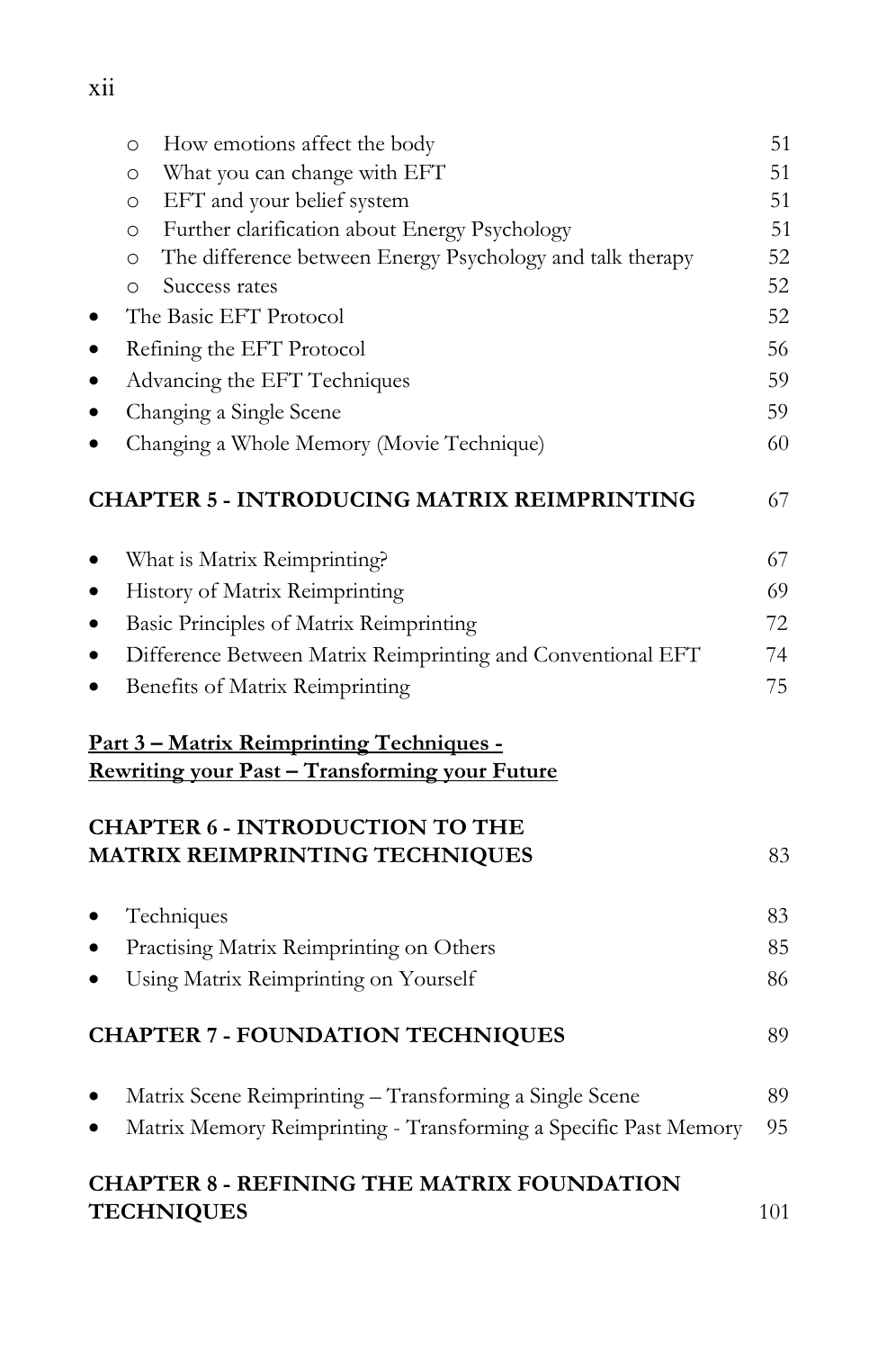| ٠         | Refining Matrix Scene Reimprinting & Matrix Memory Reimprinting<br>Further Refinements for Matrix Memory Reimprinting | 105<br>121 |
|-----------|-----------------------------------------------------------------------------------------------------------------------|------------|
|           | Further Advances in Using the Techniques on Others                                                                    | 121        |
|           | <b>CHAPTER 9 - LIFE TRANSFORMATION PROTOCOLS</b>                                                                      | 128        |
| ٠         | Matrix Core-belief Reimprinting - Resolving Negative Core-beliefs                                                     | 128        |
| ٠         | Matrix Recall Technique - Tapping into a Relevant Memory                                                              | 129        |
| ٠         | Matrix Life Issue Reimprinting - Transforming a Current Life Issue                                                    | 131        |
| $\bullet$ | Matrix Law of Attraction Reimprinting - Transforming a Point of                                                       |            |
|           | Attraction                                                                                                            | 133        |
|           | <b>CHAPTER 10 - RELATIONSHIP TRANSFORMATION</b>                                                                       |            |
|           | <b>PROTOCOLS</b>                                                                                                      | 134        |
|           | Matrix Relationship Reimprinting - Resolving Current Relationship                                                     |            |
|           | Challenges                                                                                                            | 134        |
|           | Matrix Resolution Reimprinting - Resolving Negative Past<br>Relationships                                             | 135        |
|           | <b>CHAPTER 11 - ADDICTION AND HABITUAL BEHAVIOUR</b>                                                                  |            |
|           | <b>PROTOCOLS</b>                                                                                                      | 140        |
|           | Matrix Habit Reimprinting - Transforming Addictive Behaviours                                                         | 141        |
|           | Field Clearing Technique                                                                                              | 143        |
|           | <b>CHAPTER 12 - SPECIALIST RESOLUTION PROTOCOLS</b>                                                                   | 153        |
|           | Matrix Trauma Reimprinting - Resolving Severe Trauma and PTSD                                                         | 153        |
|           | Matrix Phobia Reimprinting - Transforming Phobias                                                                     | 154        |
|           | Matrix Allergy Reimprinting - Transforming Allergies                                                                  | 156        |
|           | <b>CHAPTER 13 - PAST-LIFE AND FUTURE-SELF PROTOCOLS</b>                                                               | 159        |
|           | Matrix Past-Life Reimprinting - Transforming Past-Life Memories                                                       | 159        |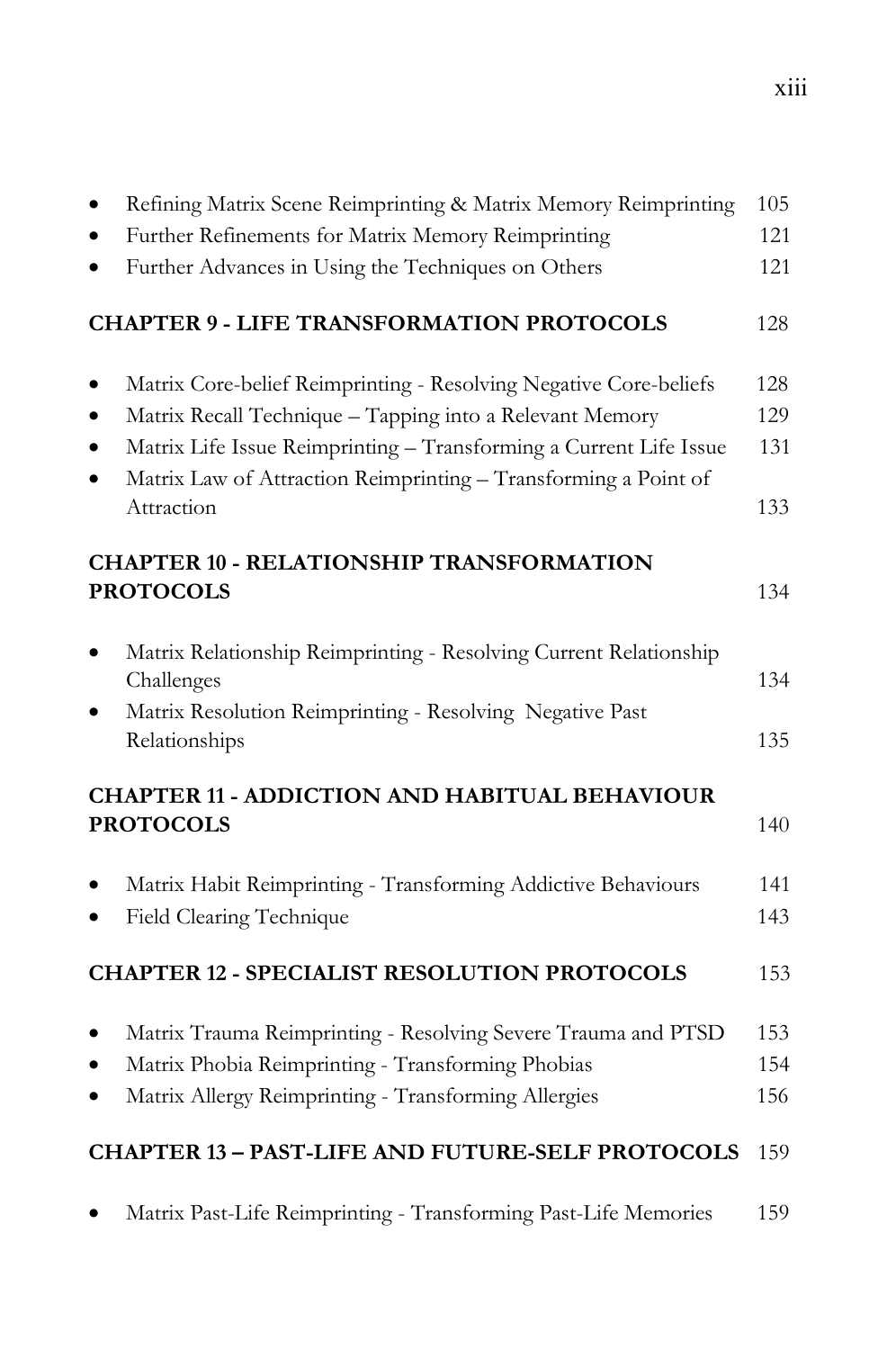| Matrix Future-Self Reimprinting - Working with a Future-Self                     | 160 |
|----------------------------------------------------------------------------------|-----|
| <b>CHAPTER 14 - BIRTH AND EARLY YEARS PROTOCOLS</b>                              | 165 |
| Matrix Preconscious Reimprinting - Working with Preconscious<br>Memories         | 165 |
| Matrix Birth Reimprinting - Transforming the Birth Experience                    | 170 |
| <b>CHAPTER 15 - WORKING WITH LONG-TERM ILLNESS</b><br><b>AND SERIOUS DISEASE</b> | 179 |
| Considerations for Long-Term Illness and Serious Disease                         | 180 |
| <b>CHAPTER 16 - POSITIVE LIFE EXPERIENCES AND</b><br><b>GUIDING STARS</b>        | 191 |
| <b>CHAPTER 17 - MATRIX REIMPRINTING IN ACTION -</b><br><b>TWO LIVE SESSIONS</b>  | 196 |
| Sarah and the Lift                                                               | 196 |
| Millie and the Eye Drops                                                         | 214 |
| <b>CHAPTER 18 - FURTHER CASE STUDIES</b>                                         | 227 |
| <b>CONCLUSION - MATRIX REIMPRINTING AND WORLD</b><br><b>TRANSFORMATION</b>       | 261 |
| <b>ACKNOWLEDGEMENTS</b>                                                          | 265 |
| <b>ABOUT THE AUTHORS</b>                                                         | 267 |
| <b>APPENDIX A - TAPPING POINTS</b>                                               | 269 |
| <b>BIBLIOGRAPHY</b>                                                              | 271 |
| <b>RESOURCES</b>                                                                 | 273 |
| <b>ENDNOTES</b>                                                                  | 279 |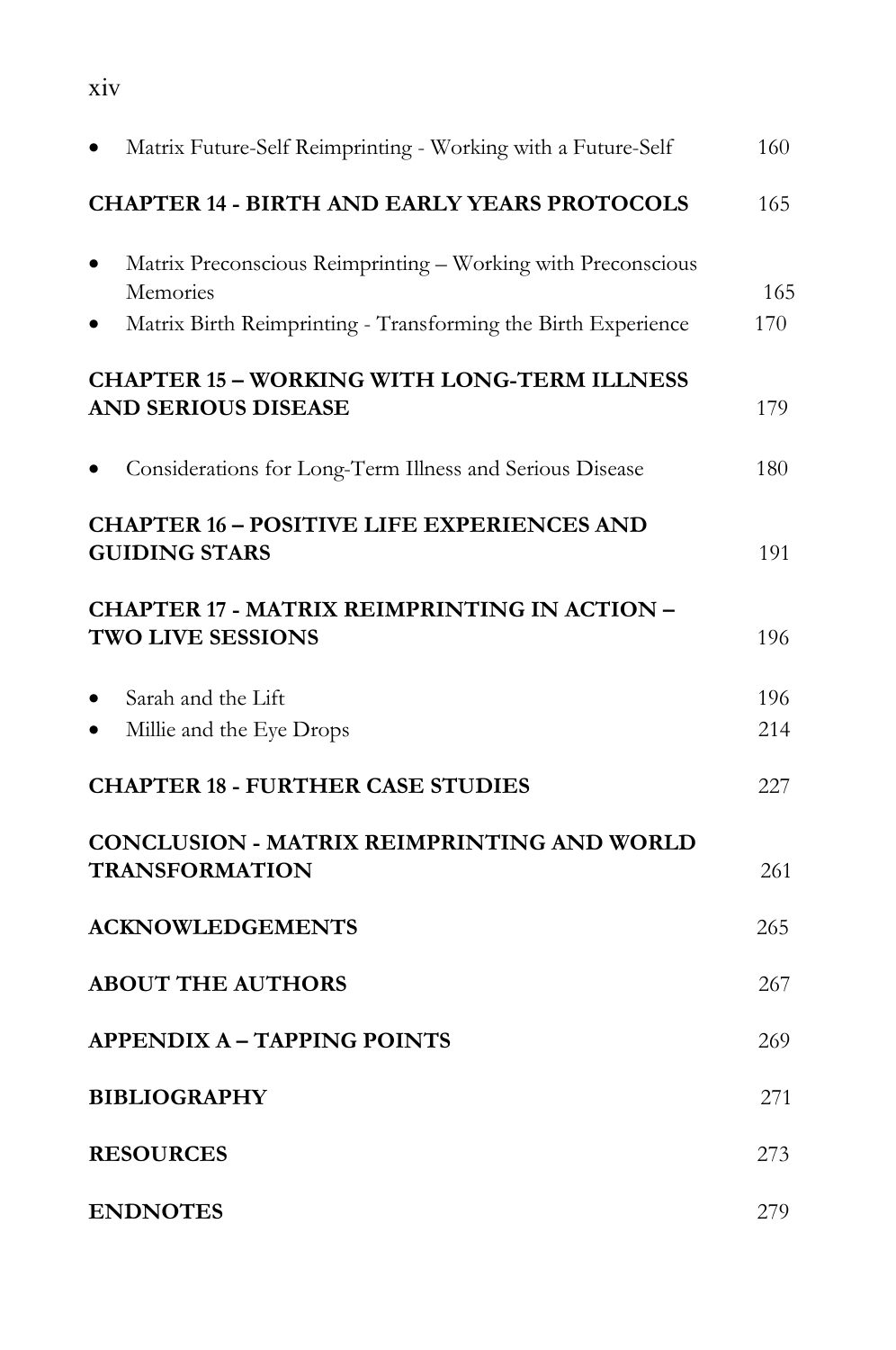### **FOREWORD**

The book you're now holding opens a doorway to a new reality. It is far more than a practical manual for a powerful new healing technique based upon EFT. It also offers a cutting-edge approach to understanding health and disease drawing upon the work of leading scientists in quantum physics, the new biology, epigenetics, trauma theory and new-paradigm medicine. Matrix Reimprinting offers a whole new dimension in energy psychology, which takes us far beyond classic EFT. Gary Craig, founder of EFT, often used to say that EFT is the 'ground floor of the new healing high-rise'. Matrix Reimprinting takes us several floors up that skyscraper, so we can gaze at the stars.

#### ♦

I still remember the incredible thrill, back in 2001, of watching asthma being healed in a minute, on the introductory DVDs on EFT. I immediately trained in EFT, and spent the next six months re-thinking everything I 'knew' about emotions, consciousness and bodymind healing! As we know, these one-minute wonders only happen occasionally with EFT; more often, it takes time to ferret out the underlying issues and specific events which underlie emotional or physical dis-ease. Nevertheless, EFT and energy psychology work at lightning speed in comparison with the 'talk therapies' that I trained in, thirty years ago, as a clinical psychologist – or even the shamanic healing techniques that I learnt a decade or so later.

Since training in EFT, I've trained in a plethora of other energy modalities – from TAT, Emo-Trance and Advanced Psych-K to Matrix Energetics, Reconnection Healing and The Lifeline Technique. All of them have a lot to offer. Yet when I came across Matrix Reimprinting, I felt a huge surge of excitement. Here is an approach which integrates so much about the psychoenergetic nature of our reality, the trauma theory of disease, and the latest research on the bodymind system – and which offers a tool for healing which is simple yet profound, elegant and imaginative. It is easy to practise on your own, or to give your clients as follow-up homework. It is creative and fun. And crucially, it works!

I've always loved inner journeys and sub-personality work – using Gestalt therapy, dream interpretation, voice dialogue, shamanic journeying and other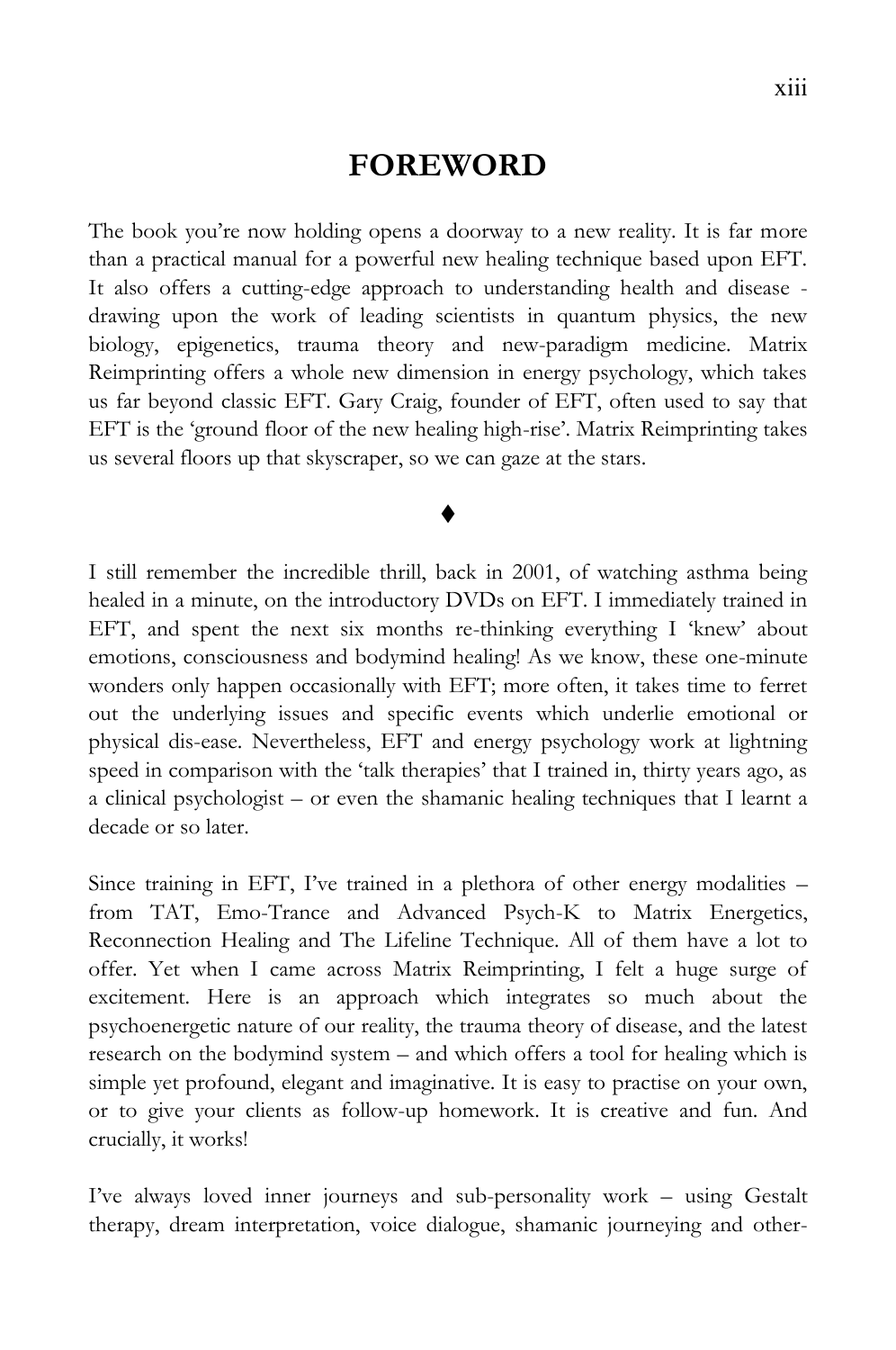hand techniques at my workshops and with clients. As I learnt more about trauma, dissociation and disease - from the work of Peter Levine, Robert Scaer, Bruce Lipton, Stephanie Mines, Ryke Geerd Hamer and others - I saw that these sub-personalities are often frozen, dissociated parts of the self which are holding traumatic memories, unresolved conflicts and negative beliefs, and which need healing and love. In shamanic terms, soul retrieval is required. Thanks to Matrix Reimprinting, I now believe that much of what I've done in the past is mere 'talk therapy' with these other parts – which is slow and ineffective!

Matrix Reimprinting enables us to work with split-off aspects using energy psychology. Instead of merely talking to these frozen parts (or ECHOs), we can melt what was frozen in the timeless eternity of the subconscious – that is, in our energy field - so that the ECHOs warm up, relax and move on. By freeing them from their feelings of isolation and powerlessness, they can now make a *positive* contribution to our morphic field.

As Karl and Sasha make clear in this book, the real 'client' in Matrix Reimprinting is the ECHO. We are healing those frozen, traumatised parts of the self which suddenly decided that the world is dangerous, or they are unloved, or there is something wrong with them, or that they have to be good/perfect/special in order to be loved – or which set up a strategy for survival which might have been appropriate at age 3 or 5, but is self-destructive and limiting at age 30 or 45. Once you see the real client as the ECHO, an advantage is that the present-day client is no longer the one that needs help; they can take the higher vantage point of their Witness consciousness, instead of identifying with the distressed or frozen parts. This makes the risk of abreaction or re-traumatisation minimal, and helps clients tap into wiser and more loving aspects of the Self. Since the ECHO is seen as carrying its own wisdom, it also makes the role of therapist relatively easy – since you simply need to guide your client in listening to their ECHO, and following its lead.

By healing those parts of the self which have been 'frozen in time', mostly before the age of seven, we can free ourselves and our clients from stuck and limiting patterns which can block our prosperity, relationships, success and happiness – and which lead to anxiety, depression, phobias, addictions and other emotional problems. Since the new biology shows that the mind controls our biology – and even our genes - healing our ECHOs can also prevent or even heal physical disease.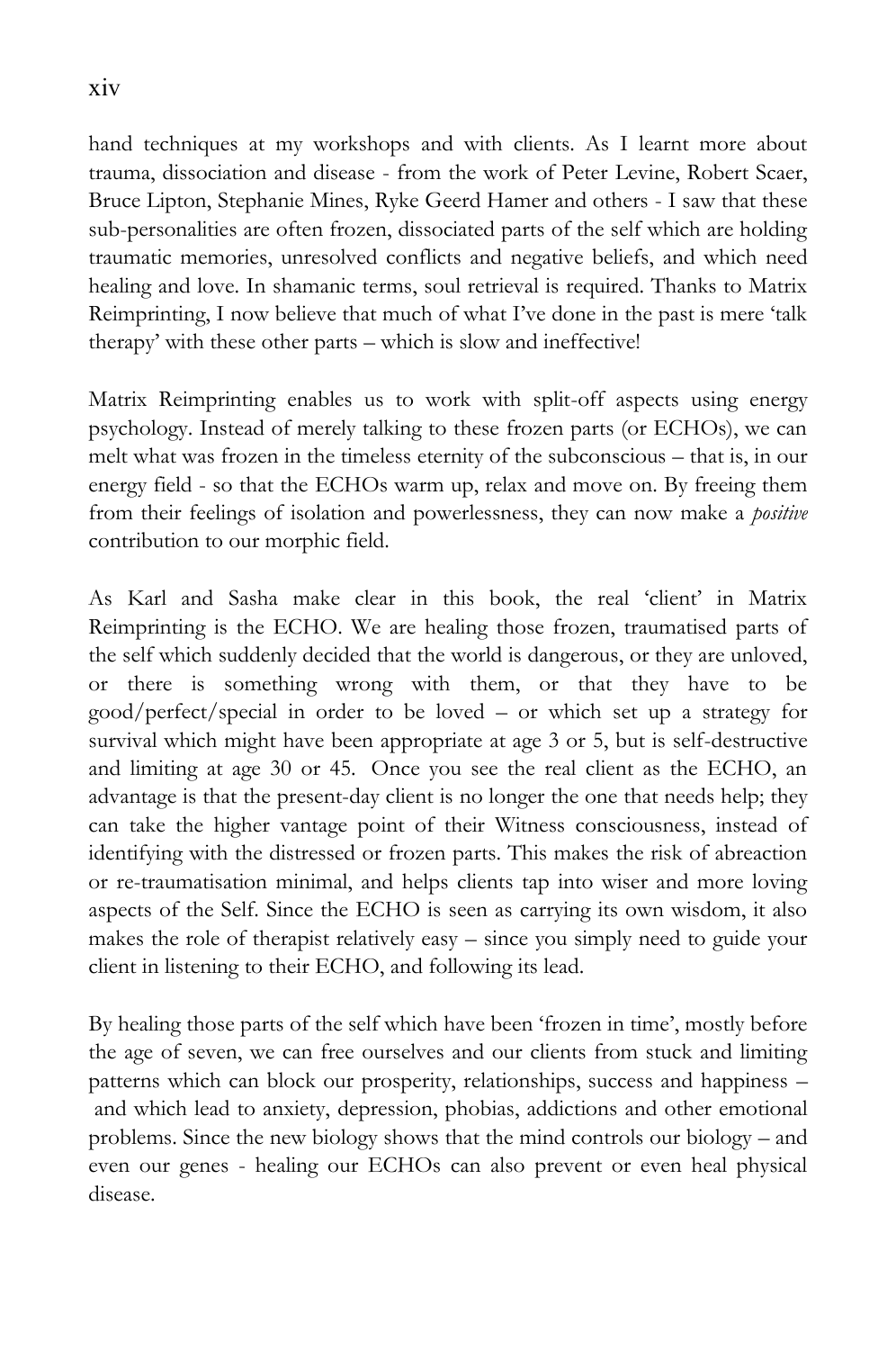As I understand it, the vast majority of disease comes from resistance, or incoherent energy – that is, holding thoughts which are not aligned with our higher self. (The only exceptions are the 5% of people born with genetic disorders – and even those can potentially be helped with energy healing.) Physical symptoms can be seen as helpful mirrors of what has become 'frozen in time' in our psyche - our patterns of resistance - which need to be brought into the light and warmth of consciousness. Poor diet and environmental toxins can affect our health, and viruses or bacteria can lead to symptoms - but only when the body is already weakened by emotional stress. As molecular biologist Bruce Lipton points out, 95% of illness comes from stress - *and 100% of stress comes from faulty beliefs.* And Matrix Reimprinting would suggest that every one of these

'faulty beliefs' can be traced back to frozen ECHOs who are in need of healing.

When I trained in Matrix Reimprinting with Karl, there was some discussion about whether our ECHOs need to be re-integrated. In his liberating style, Karl said there aren't any rules – you do whatever feels right to the client and the ECHO. In my view, our inner selves are rather like a family. In a healthy family, love and communication flow freely - yet there are clear boundaries and separate identities. Everyone contributes; everyone feels free; everyone thrives. In a dysfunctional family, by contrast, trauma leads to a breakdown in communication, and the flow of love and emotion is blocked. Some selves might be repressed, controlled, criticised, excluded, ignored or scapegoated. Patterns then become frozen in time, and are often passed down the generations – until someone challenges the old pattern, and breaks the 'chain of pain'. Matrix Reimprinting restores a healthy energy flow, so that dissociated selves can be welcomed home again. As in Hellinger's model of family constellations, love then flows freely. In this view, we simply need to reconnect with (rather than reintegrate) ECHOs – to bring them into our awareness and love - and help them to move out of their frozen state. The ECHOs of our past can then become assets, rather than liabilities.

Anything can happen when you start meeting your ECHOs, and see where they lead you! In one of my first Matrix Reimprinting sessions, my 4-year-old ECHO urged me to talk to my father, who then took me to a moving scene from his own childhood. I found myself tapping on my father's 8-year-old ECHO, and doing some intergenerational healing. In another session, I was led by my ECHO back to my own birth, and then into a past-life death on a battlefield which mirrored the same underlying theme. Another ECHO took me dancing along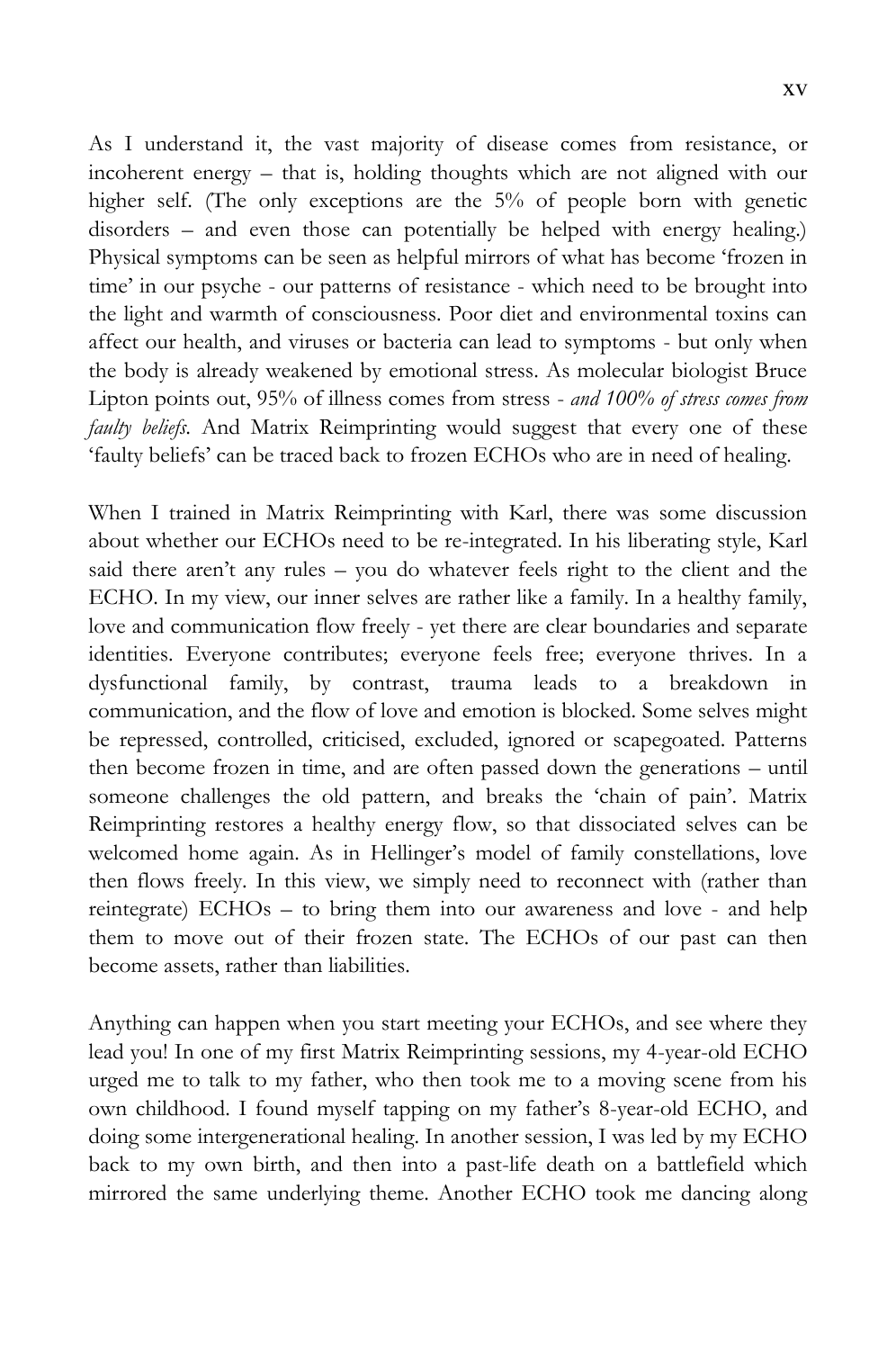the yellow-brick road in the land of Oz, hand-in-hand with the good witch Glenda.

Since I began Matrix Reimprinting, I have revisited many traumatic memories from my past which I had already 'dealt with' using EFT. As a result, a personal issue which I had worked on for nearly 30 years has shifted profoundly in a matter of weeks. After working with my ECHOs, I found myself handling a potentially traumatic situation with lightness, grace, acceptance and ease. And in a way which feels both subtle and profound, I feel more whole and present and alive.

EFT can remove the emotional charge from painful memories, yet it often leaves a void in its place. The memory is still there, but it no longer bothers us. By contrast, Matrix Reimprinting heals and resolves the past memory, and leaves a new memory in its place – so that conjuring up the old memory now brings up a joyful energetic imprint. We get whatever we send out into the Field, according to the law of attraction, so holding these positive new images not only feels good, but also means we are creating a whole new future. Since we are all ultimately One, this healing also sends ripples out into the cosmos. By healing our clients, we are healing ourselves. By healing ourselves, we are healing each other. By healing our past, we are healing our future – personally and collectively.

As you learn about ECHOs and Matrix Reimprinting, you stand on the threshold of a new adventure in healing emotional or physical dis-ease, and releasing our vast human potential. Enjoy this book – and above all, *use* this wonderful new tool. For yourself. For your clients. And for our world.

#### **Gill Edwards, September 2009.**

**[www.livingmagically.co.uk](http://www.livingmagically.co.uk/)**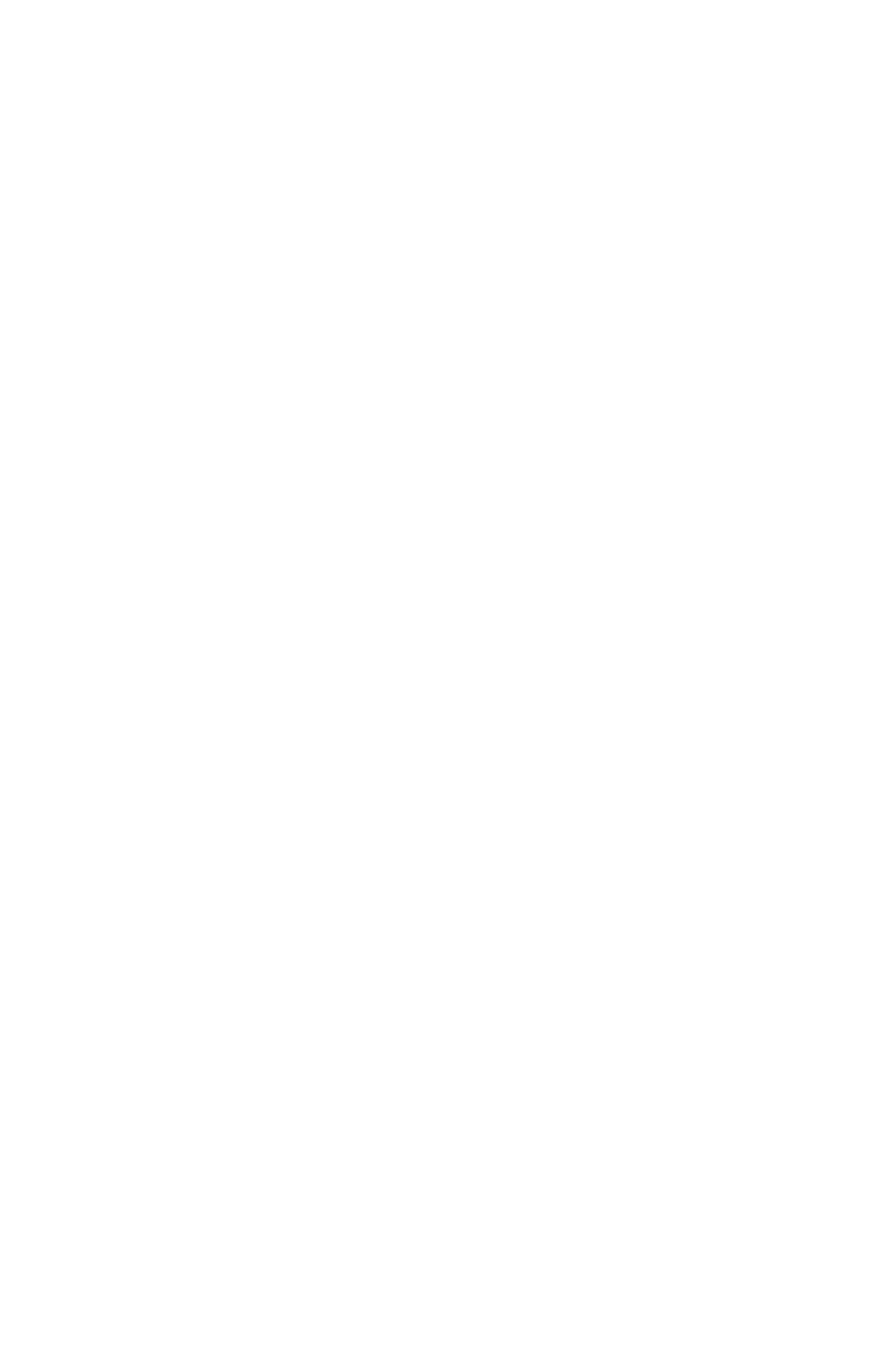# **CHAPTER 5 - INTRODUCING MATRIX REIMPRINTING**

In this chapter we will explore what Matrix Reimprinting is, how it came about, and how it draws upon cutting-edge information and research from the New Sciences. We will present the basic premise of Matrix Reimprinting to you, and explain how it differs from traditional EFT. We will also highlight the many benefits of this powerful and ground-breaking technique.

#### **What is Matrix Reimprinting?**

Matrix Reimprinting is an Energy Psychology technique which was created by Karl. It involves a way of working with our past traumas. It also draws on much of the research from the New Sciences that was presented in Part 1 of this book, including the fact that we are all connected by a unified energy field, and also that our beliefs affect our biology.

As information and research from the New Sciences emerged, it was inevitable that new techniques would be created to meet our changing view of the world. There have been lots of advancements in our understanding about the Law of Attraction and quantum physics, but very few existing techniques work directly and intentionally with this unified energy field. However, Matrix Reimprinting does just that. It works to directly change our health and wellbeing and also what we attract into our lives, by changing the pictures that we hold about our past in the Matrix. Changing these past pictures transforms our reality in the present. We will explain how this is the case as this chapter progresses.

Matrix Reimprinting is also grounded in popular psychotherapeutic theory about trauma. When we experience a trauma part of us splits off and blocks the memory so that we are protected from it, and another part of us experiences it over and over again. It was originally assumed that these parts are buried deep within the brain. But we believe that the part that splits off to protect us from the trauma and the part that relives it over and over again are one and the same. Furthermore, we believe that this part of our consciousness goes directly into a different dimension in the Matrix, and we can work with it there to release the trauma that it is holding for us. In Matrix Reimprinting we call these parts that have split off due to a trauma 'Energy Consciousness Holograms' (ECHOs).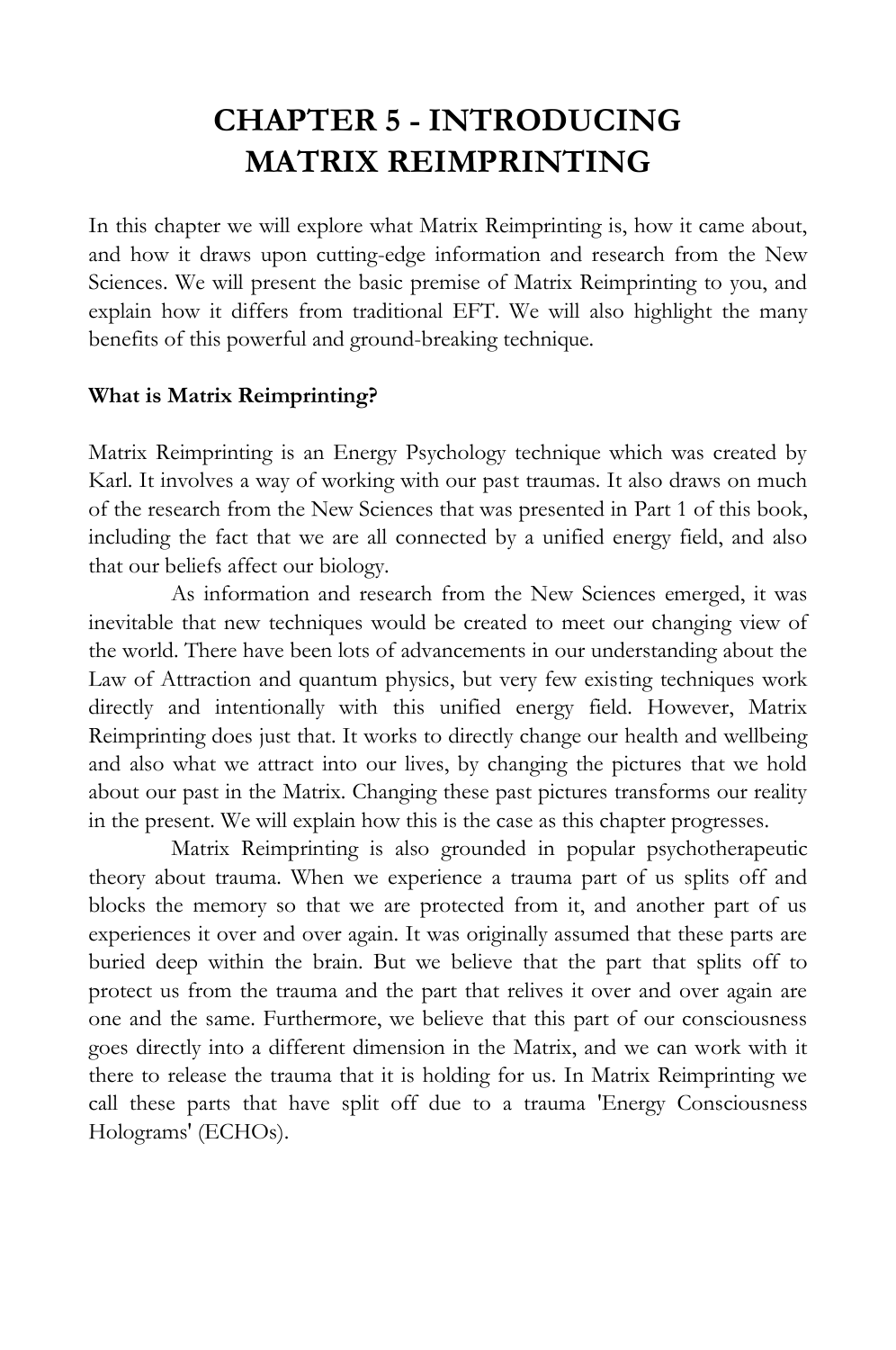#### More about ECHOs

 For trauma to occur all we need is a situation where we feel powerless and there is a threat to survival. This threat to survival is relative to our age and our ability to deal with the specific situation. For an adult it may take a major event like a car crash, or physical or sexual abuse to create an ECHO. To a young child being told by a parent that they are bad, stupid, ugly, lazy, and so on, has the potential to traumatise.

At the moment the trauma occurs, if we can't fight, we can't take flight, we feel isolated, and there is no way out, we simply freeze. Our chemical responses protect us biochemically from being emotionally and physically overwhelmed. As our consciousness freezes, part of us splits off energetically. At this point, the ECHO is created.

When the ECHO splits off it is held in the Matrix. The ECHO contains all the information of the traumatic event. It creates the effect of amnesia. The event is numbed out from consciousness as if it never happened. But it lives on in the images of our subconscious and dictates our response to future situations.

Creating an ECHO is one of nature's amazing programmes. It helps us deal with the trauma at the time the event occurred and subconsciously warns us to avoid similar events in the future. Problems occur with ECHOs when the subconscious response to a situation is inappropriate to the perceived threat. And as long as trauma is held by the ECHO, similar events will trigger a similar response. In these circumstances we suffer stress, anxiety, phobias and so on, which affect our interactions in everyday life and eventually take their toll on our physiology.

A further problem is that it takes lots of energy to hold all this information in the Matrix, especially for people with lots of trauma who get triggered often by everyday life. You may have noticed how when you were younger the traumas and stresses that you experienced didn't affect you like they do now you are an adult. As we age it gets more and more difficult for the ECHOs to hold these traumas at bay.

Another issue is that on a cellular level these pictures are real life memories happening now. Memories are only memories to the conscious mind. To the subconscious mind they are current events, as it does not know the difference between past and present. You may want to begin asking yourself what your specific 'current events' (or in other words, past traumas) are keeping you from healing and happiness?

With Matrix Reimprinting we can dialogue with ECHOs back at the time of the trauma. When we help the ECHO to release the energy of the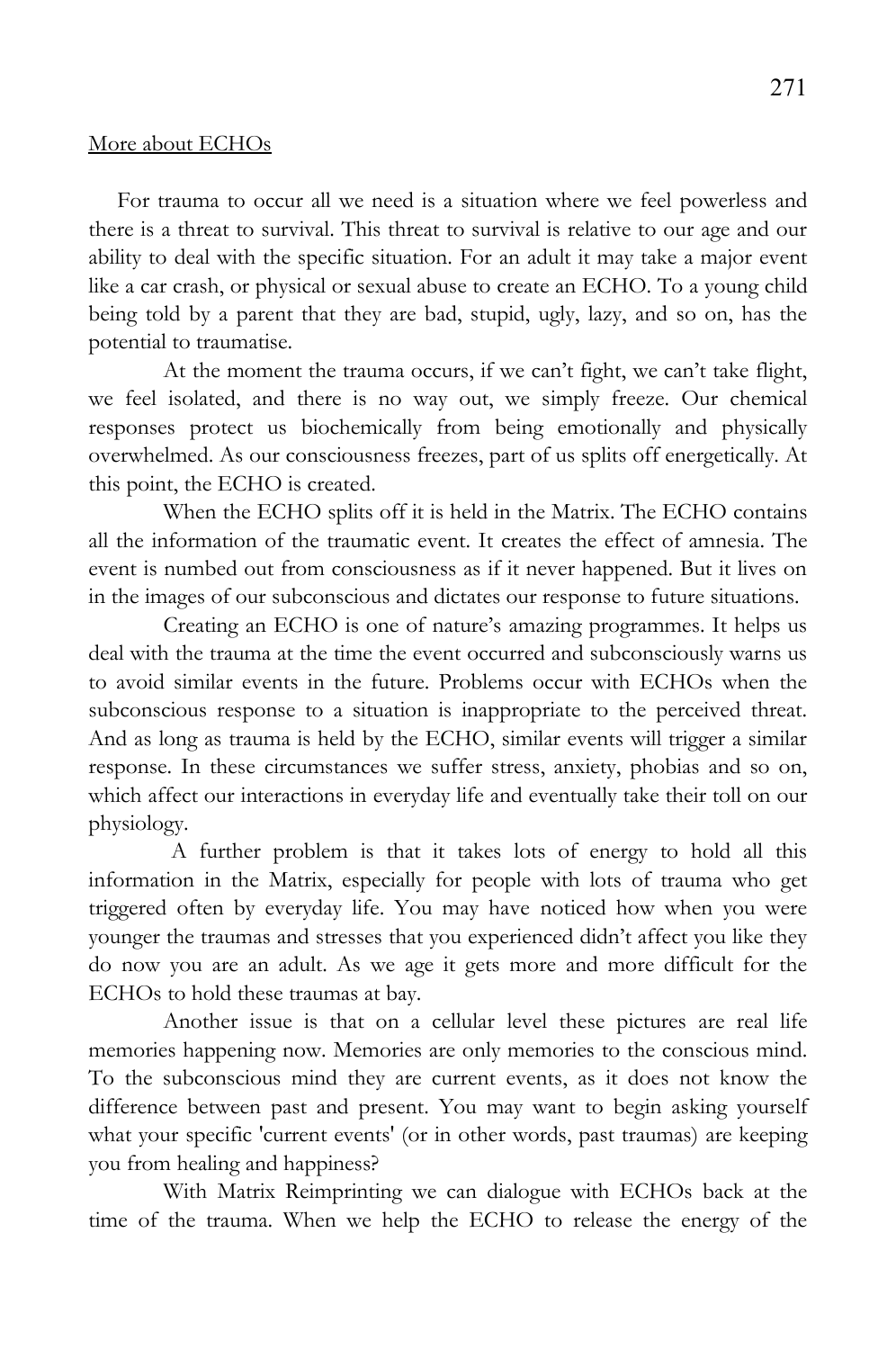trauma, resource them and help them move safely through the memory, the subconscious can let go of the trauma and feel safe. Matrix Reimprinting offers a gentle and highly effective way to do this and creates a permanent healing effect.

The way we work with these ECHOs is to imagine tapping on them using similar points to those that are used in EFT. We will explore exactly how this is done as the book progresses, but before we do, let's look at how Matrix Reimprinting came about.

#### **History of Matrix Reimprinting**

In 2006, Karl was teaching EFT in Australia. While working on one of the course participants, he was making little progress. So he asked the participant "Can you see that little girl, your younger self, as a picture in the memory?" The participant replied "I can see her so clearly, I could tap on her." So in a moment of inspiration Karl encouraged his participant to tap on the little self in the memory while he continued to tap on her. She had amazingly quick resolution, and Matrix Reimprinting was born!

For the next couple of years Karl experimented extensively with the technique. At this stage it had no name, and it just involved the practitioner tapping on the client while the client tapped on their younger self in the picture while dialoguing with them, enabling them to release the trauma.

Karl began to connect working in this way with all the emerging research from the New Sciences and quantum physics. Already a leading specialist in working with serious disease using EFT, Karl had been applying the science of Bruce Lipton to his work for some time. What he started to realise more and more was the fact that these negative life traumas, especially in the early years, form our beliefs in the present day. The part of ourselves that has split off to protect us from the pain of the trauma is not only holding the trauma for us, but is also holding the beliefs about life we created in that moment. And in turn these beliefs are affecting our biology.

Karl also began to realise that it wasn't only "big T" traumas that created negative beliefs and disease. In fact, some of the "small t" traumas which gave us the message that we weren't good enough, clever enough, special enough, pretty enough, bright enough, loved enough, and so on, sometimes created more far reaching negative core-beliefs than the "big T" events, especially in the early years.

What Karl began to understand was that to change the beliefs of his clients in the present, it wasn't enough to simply release the information that the ECHO had taken on about the trauma using EFT. The picture itself had to be changed. This is not denying the past event happened. It is simply transforming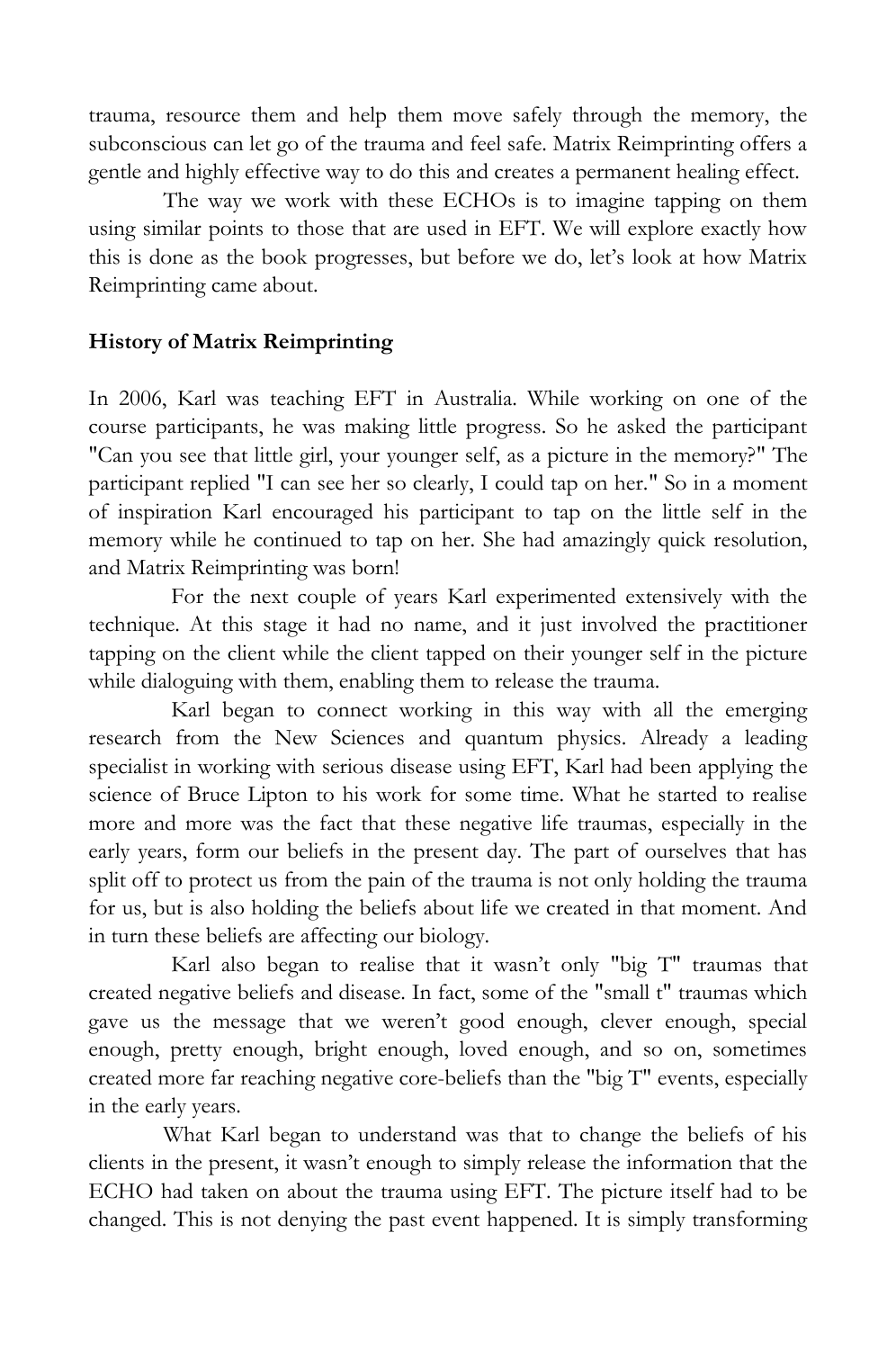the picture in the field, as the picture is what creates the negative feeling in the body.

Karl had also studied popular research on the Law of Attraction, such as *The Secret* by Rhonda Byrne, *The Field* by Lynne McTaggart, *The Divine Matrix* by Gregg Braden, and so on. He began to realise that these pictures very much related to the Law of Attraction. If you hold these negative pictures of your life experiences in your field, you will keep attracting more of the same. This is because as you continually resonate with them, you will continue to vibrate at the same frequency, and attract other experiences of a similar frequency. So as he started to help his clients and trainees to change the pictures in their fields, their life experiences started to become more positive too.

After listening to a talk by Rupert Sheldrake, Karl also started to realise how Sheldrake's work on morphic fields and morphic resonance fitted in with his own work. He was particularly fascinated by Sheldrake's assertion that the morphic fields were habitual, and were increased through repetition, and how repeating behaviours strengthened the fields. He began to see clearly how we continue to sabotage ourselves by repeating unsupportive behaviours due to the power of behavioural morphic fields. Furthermore, Sheldrake highlights the possibility that memory is held in the Matrix, and this tied in with Karl's theory about ECHOs going into the field.

An idea along a similar theme was also highlighted by Dr Bruce Lipton in his DVD *Fractal Evolution*. Dr Lipton highlights that cells don't have the consciousness to hold memory, but the cell wall has antennae that tune into the 'self' in the Matrix. This confirmed to Karl that ECHOs could be stored in the field. And eventually our cells and DNA adapt and change to misperceptions of these unconscious ECHOs in the Matrix. We label these changes as physical and mental dis-ease.

Karl also studied the research from the HeartMath Institute, and was particularly fascinated with how the heart's fields can be measured 10 feet from the body in all directions, and how the heart communicates with the Matrix. He started to realise that if the heart communicates with the Matrix in this way, then it could also be utilised to send out new pictures into the Matrix.

Furthermore, Matrix Reimprinting was also influenced by META-Medicine $^{\circledR}$  – a diagnostic tool for pinpointing the exact emotional cause for a physiological illness (see chapter 3). With confirmation from META-Medicine® that each disease is caused by specific trauma conflicts, Karl realised that locating the ECHOs and helping them resolve trauma at the time of the conflict, would assist in creating the healing of physiological disease.

Further influence came from the work of trauma specialist Dr Robert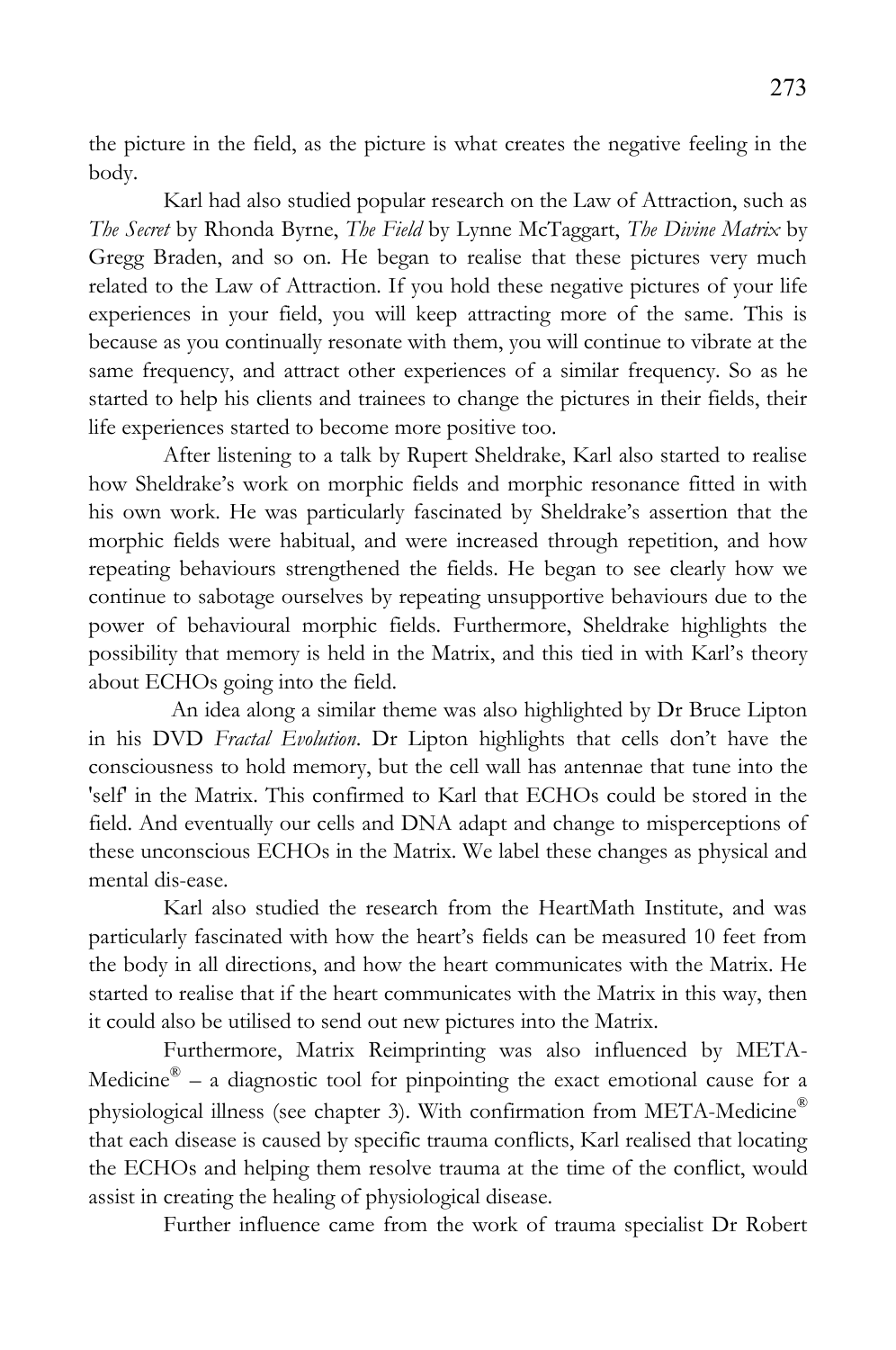Scaer and his research around the freeze response (which we also explored in chapter 3). Of particular significance was the fact that most humans do not discharge the freeze response. Dr Scaer also talks about trauma capsules, created during the moment that the freeze response occurred.<sup>1</sup> This ties in with Karl's view that ECHOs are created in the moment of trauma.

At first Karl was calling the ECHO the 'inner child' as this term was one that many therapists were already familiar with. However, while media producer Karin Davidson was over from the USA filming one of Karl's trainings, she pointed out that 'inner child' was an inappropriate term, since the dissociated parts of ourselves exist in the Matrix and weren't always children. So the term Energy Consciousness Hologram was born.

Karl then developed the title Matrix Reimprinting. Matrix was his preferred term for the unified energy field that connects us all. Also, as imprinting is the system by which children take on the characteristics of their parents by observation and imitation, Reimprinting is recreating new programmes in the place of old ones.

Over the next couple of years, Karl experimented with and developed these techniques with his many trainees. Having trained over 800 practitioners in EFT during his time as a trainer and EFT Master, Karl had built a community of practitioners who frequently returned for supervision and further training, and so was able to share his developments with them and teach the basics of Matrix Reimprinting.

Karl was used to getting brilliant feedback from his trainees about the effects of EFT, and life changing experiences were commonplace. However, the results that his trainees were experiencing with Matrix Reimprinting were tenfold, and even more far reaching and remarkable than he had ever witnessed with EFT alone. Many of Karl's trainees were reporting that during almost every EFT session, there was a call to use Matrix Reimprinting, and the results for practically all Karl's trainees were consistently phenomenal.

One such trainee was Sasha. Having overcome CFS/ME and bipolar affective disorder using Matrix Reimprinting, Sasha was working intensively using Karl's technique in the field of serious disease and childhood trauma, and witnessing amazing results. Despite a vast array of qualifications and a varied career background which had included teaching therapeutic drama to teenagers with severe behavioural difficulties, lecturing in colleges, and running a private practice in coaching and shiatsu, Sasha put all her other qualifications aside to focus on Matrix Reimprinting. She was determined to support Karl in getting Matrix Reimprinting into the mainstream. She recognised that as Karl's time was so devoted to innovating and training, there was little time left to write about the techniques. So after Sasha finished writing her first book, the suggestion was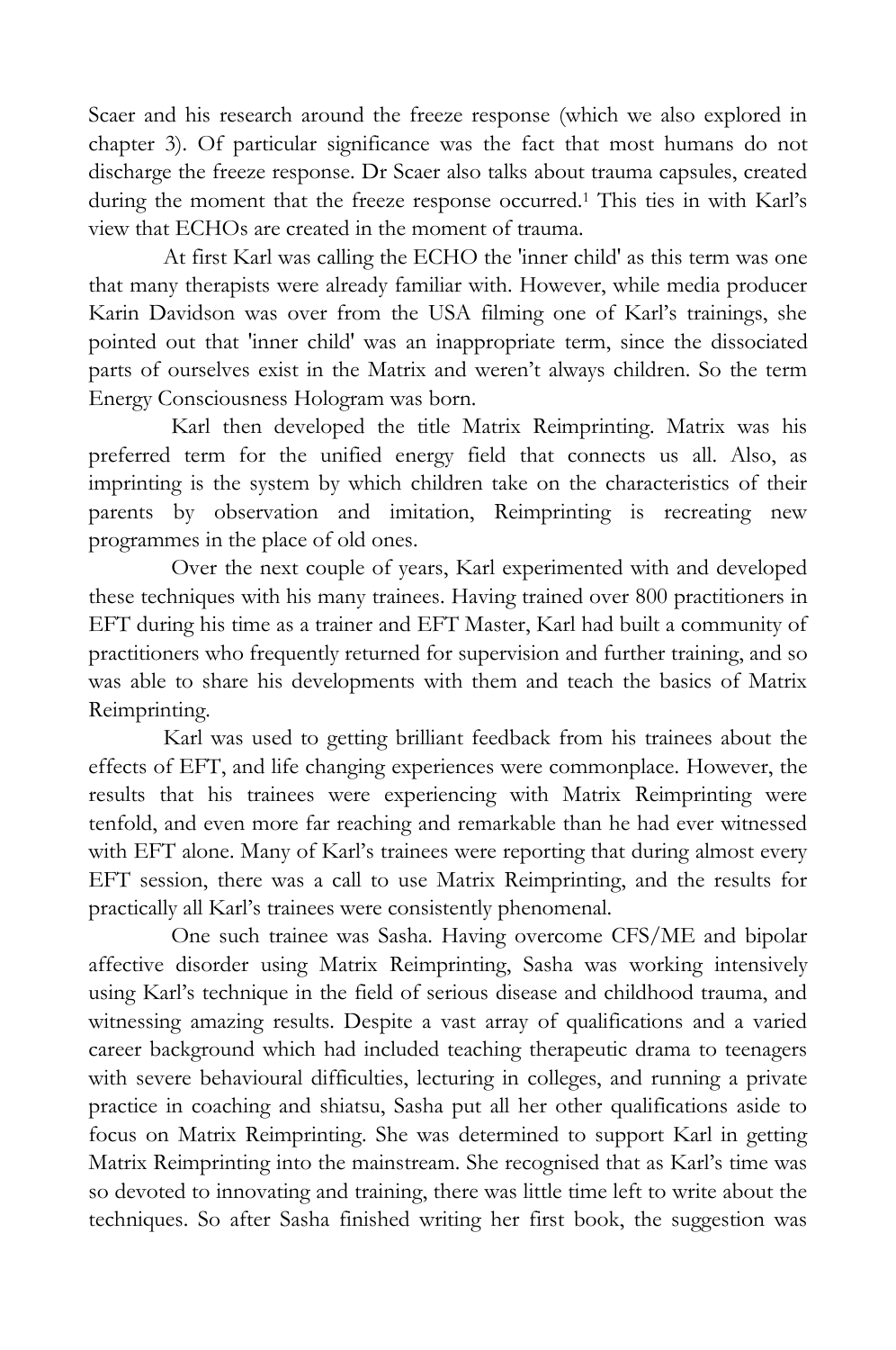made that they should co-author this one.

The book has helped to shape and identify the techniques and protocols for Matrix Reimprinting, and has also influenced the contents of the Matrix Reimprinting course. At the start of writing the book in July 2008, there was only one Matrix Reimprinting technique (Matrix Scene Reimprinting). There are now two foundation techniques, but also an array of protocols for working specifically with trauma, relationships, phobias, allergies, and so on. In addition to helping to define and refine these protocols, Sasha has also added and developed her own protocol on working with addictions.

Since then other Matrix Reimprinting specialisms have started to emerge. Sharon King contributed the Matrix Birth Reimprinting protocol, from her training in this area. Others have started to follow suit.

Matrix Reimprinting continues to develop, grow and evolve. It has dramatically changed over the past couple of years. Below are the basics of the technique as it stands while writing this book, although it is likely to continue to evolve and change further over the coming years.

#### **Basic Principles of Matrix Reimprinting**

The following is a basic outline of the main principles of Matrix Reimprinting:

#### Negative pictures

Matrix Reimprinting is all about changing the pictures in your field. So if you have negative life pictures that are holding you in your past, then you can change them for positive ones. The replacement of these pictures creates a permanent healing effect.

#### Working with ECHOs

The way we change the pictures is to work with the ECHOs, who have been holding the trauma for you since the moment that the picture was created. In Matrix Reimprinting the ECHO is the new client. So we thank the ECHO for holding onto the trauma for you and imagine tapping on the ECHO to help them release the trauma that they are feeling. At the same time, the points are physically tapped on your own body.

The outcome of the memory can also be changed by bringing in new resources, inviting someone else in for support, and saying or doing what wasn't said or done at the time. We can also prepare the ECHO for what is about to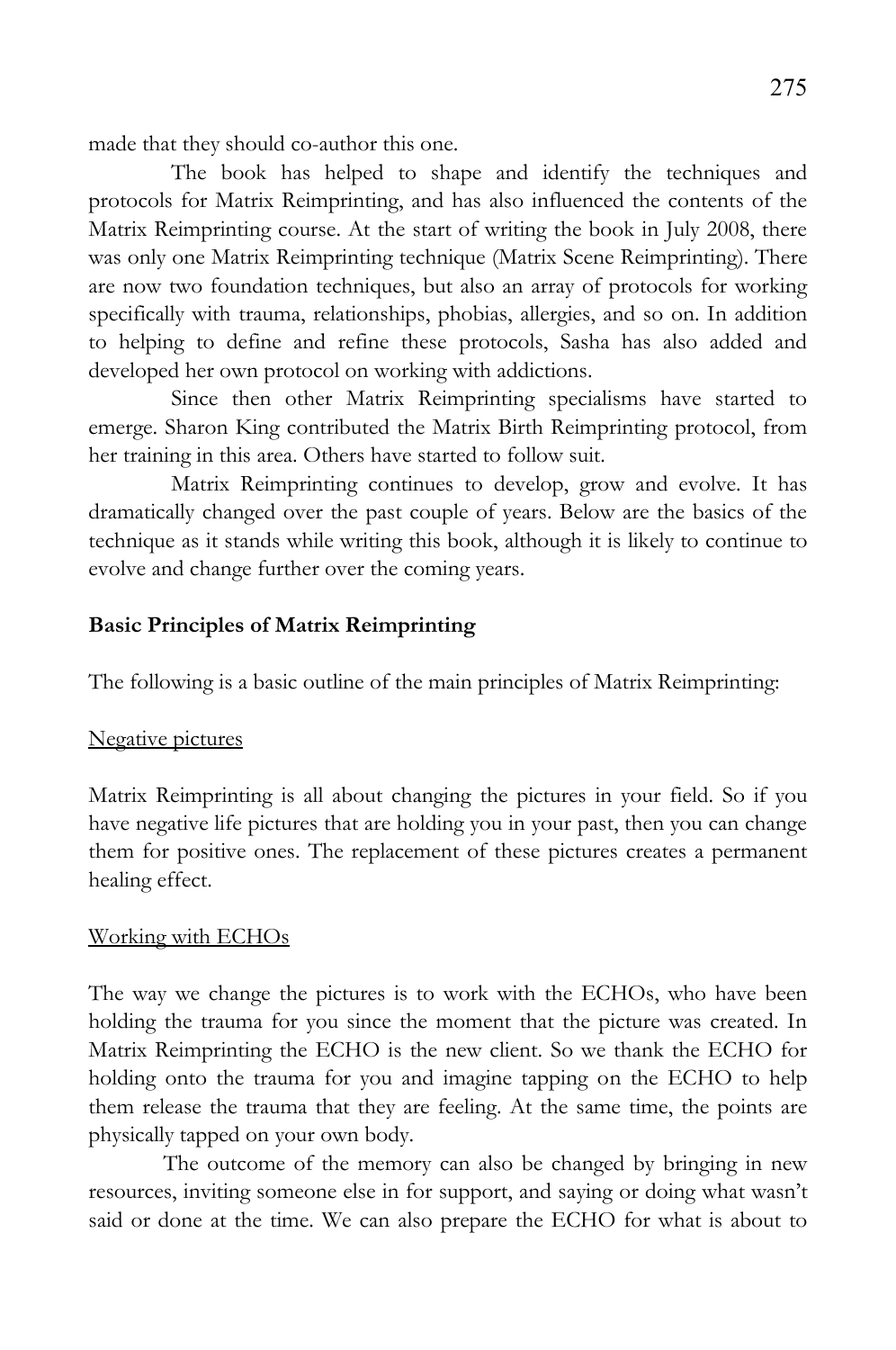happen.

This is not denying what happened. It is simply changing the old picture to affect the well being in the present. It is also not planting memories. It is just replacing old and negative memories with new and positive ones. From a quantum physics point of view we have endless possible pasts and futures. It is just like tapping into a different past while still acknowledging the lessons learned from what you have been through.

#### Positive pictures

When all the stress and trauma of the incident has been released, a new and positive picture is created. The ECHO may go to a new place of their choosing or stay where they are but with a new and positive outcome. There are no rules here, but as a guide, if there has been severe trauma, the ECHO often chooses to go to a new location, such as a beach or a hillside. However, if the trauma had been something like falling over on stage, for example, the fact that the memory has been reimprinted with a positive picture of giving a great performance usually means that this is more appropriate for a new and positive picture.

#### Creating community

When we make a new and positive picture one of the aims is to create a sense of community for the ECHO. On his DVD presentation *Trauma, Transformation and Healing*, Dr Robert Scaer highlights the need to create bonding in order for trauma to heal. This is because of how the brain responds to trauma. When there is a threat, the anterior cingulate gyrus in the brain evaluates the severity of the threat. If it is not serious, it dampens the amygdala, which is the part of the brain that assesses the emotional content of a situation. This keeps the threat in proportion. When a person has experienced a great deal of trauma their sense of threat is often out of proportion. But, if we create a sense of bonding and the amygdala is inhibited, the traumatised brain can heal.<sup>2</sup>

So in Matrix Reimprinting the ECHO is invited to create community in the new picture. They can bring in: family and friends, respected figures, religious and spiritual figures such as Jesus, Buddha and angels, pets and animals, and so on, to create healing. In a vast majority of cases the client's older self is enough to create this healing.

#### Bringing the picture into the mind

The picture is brought into the mind so as to reprogramme the mind with the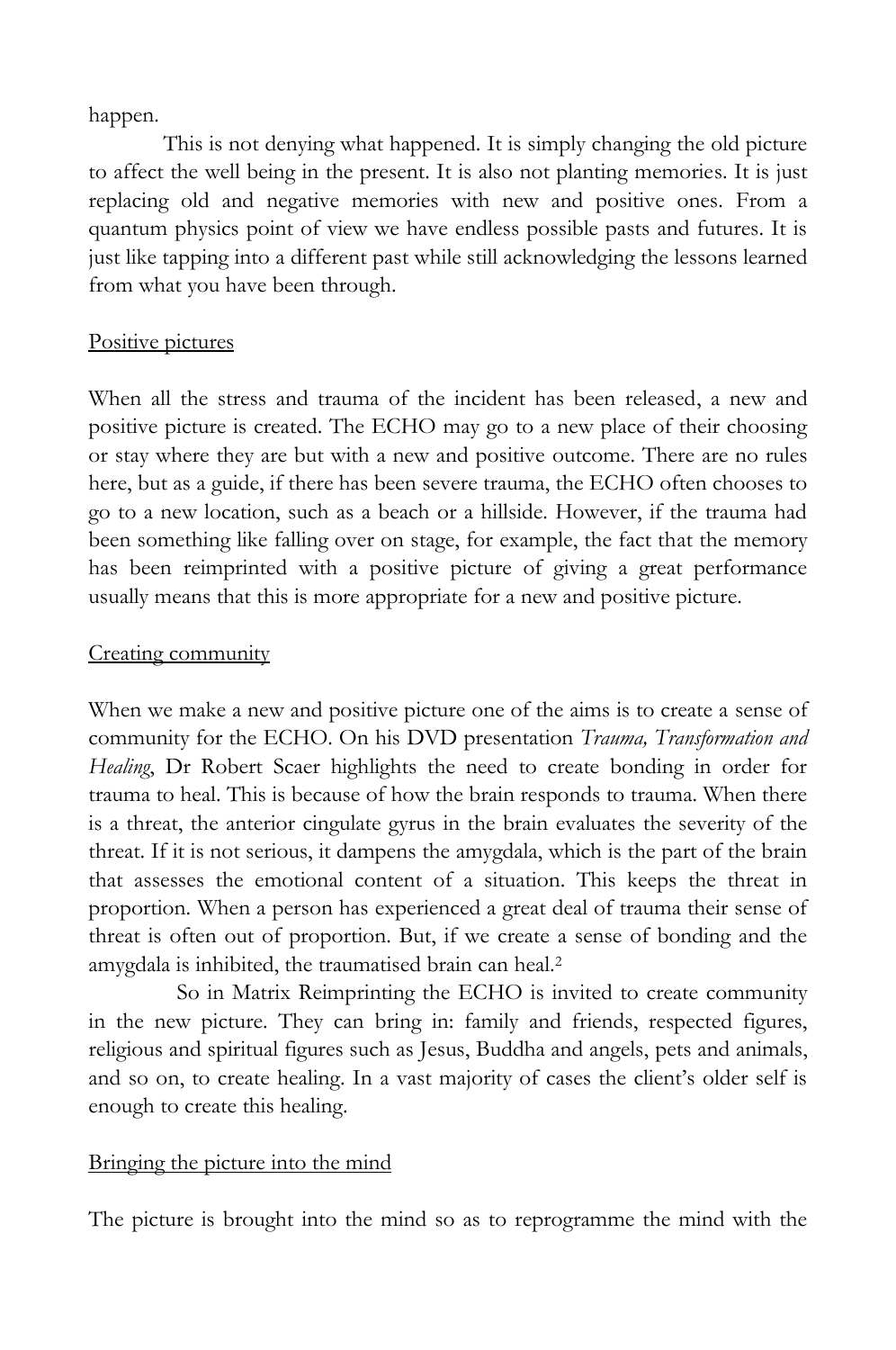new information. We believe that this stage makes new neural connections in the brain when the new information is received, and that this creates a healing effect. Although to date there has not been any research carried out to prove that this is the case with Matrix Reimprinting, there is lots of related evidencing of how we can influence our body with our mind in this way. The most comprehensive book on this subject to date is *How Your Mind Can Heal Your Body* by David Hamilton.

When we take the image into our minds, the colours in and around the image are intensified. It has been said that colour is the language of the central nervous system, and heightening the colour in and around the image will intensify the way that the image is perceived by the senses. Also, any positive emotions that are associated with the image are highlighted, so as to reprogramme the emotional responses in relation to the image.

#### Sending the image to the cells

With Matrix Reimprinting we send a signal to the body that the trauma is over. From the work and research of Bruce Lipton PhD, we already know that our cells are influenced by our thoughts. So sending a signal in this way reinforces the positive work you are doing with this technique, and may influence health and wellbeing further. If there is a diseased organ which may be related to this trauma - for example, if the session started by working on a stomach ulcer, and this trauma surfaced in relation to the ulcer - then the positive image is also sent to the diseased organ.

#### Taking the new image into the heart

The new image is taken into the heart and again, you can intensify the colours and the positive emotions associated with the picture.

#### Transmit the new image from the heart

In Matrix Reimprinting we see the heart as the transmitter. We discussed in chapter 2 how the heart is a powerful transmitter which communicates with the Matrix.

#### **The Difference Between Matrix Reimprinting and Conventional EFT**

Matrix Reimprinting is an Energy Psychology technique and it involves the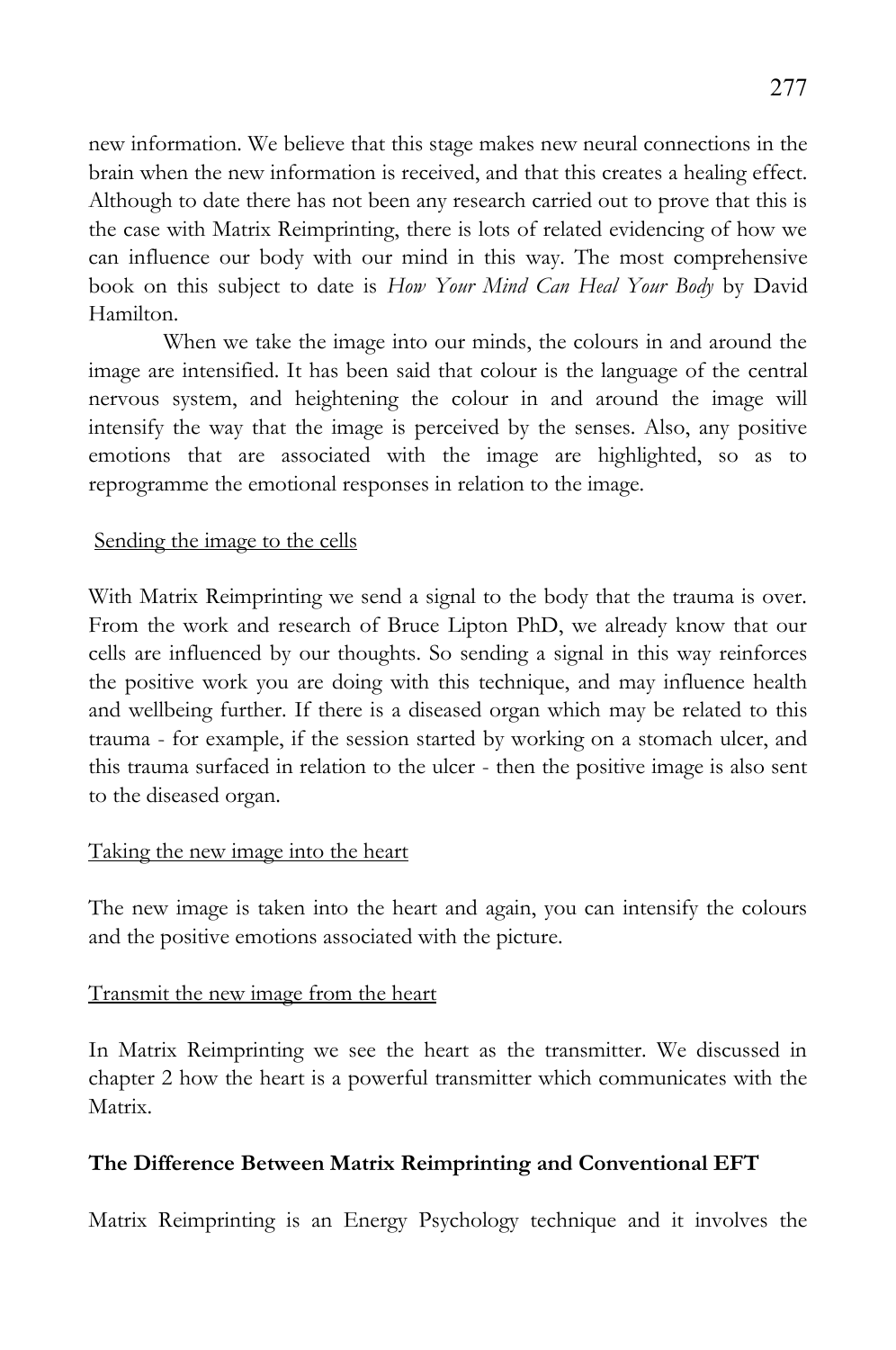meridians as EFT and TFT both do. The difference is that while with EFT we clear the negative energy from past traumatic events, with Matrix Reimprinting we actually transform what happened.

#### Tapping on ECHOs

One of the main differences between traditional EFT and Matrix Reimprinting is that EFT doesn't involve working with ECHOs, whereas Matrix Reimprinting does. With Matrix Reimprinting it is the same tapping principle, but with a new and important client, the ECHO. Traditional EFT also does not tend to view the past memories as being held in the Matrix. Instead they are seen as being held in the bodymind*.*

#### Filling the void

For a number of people, simply clearing the negative energy and not replacing it with anything positive using EFT, can leave a void. Some EFT practitioners have developed visualisations as an addition to the protocol, to fill this void. Others have filled it with reiki*.* For some, PSYCH-K ® (an Energy Psychology technique used to reprogramme the subconscious mind with positive beliefs) has been favoured. With Matrix Reimprinting there is no need to employ another modality to fill this void, as it is filled with the new picture.

#### **Benefits of Matrix Reimprinting**

The Matrix Reimprinting techniques are easy to use. They are also very gentle. They enable resolution on a whole range of traumatic experiences without retraumatisation. The following outlines the further benefits of Matrix Reimprinting.

#### Resolving core issues and instilling positive beliefs

With Matrix Reimprinting you can quickly find and resolve core issues. In traditional EFT when someone expresses a belief such as "I must be perfect to be loved" you would find the earliest memories relating to this belief and resolve them. With Matrix Reimprinting you not only resolve the memories which contributed to the core issues, you can also instil new supporting beliefs and experiences. This in turn affects and transforms your current belief system in the present moment.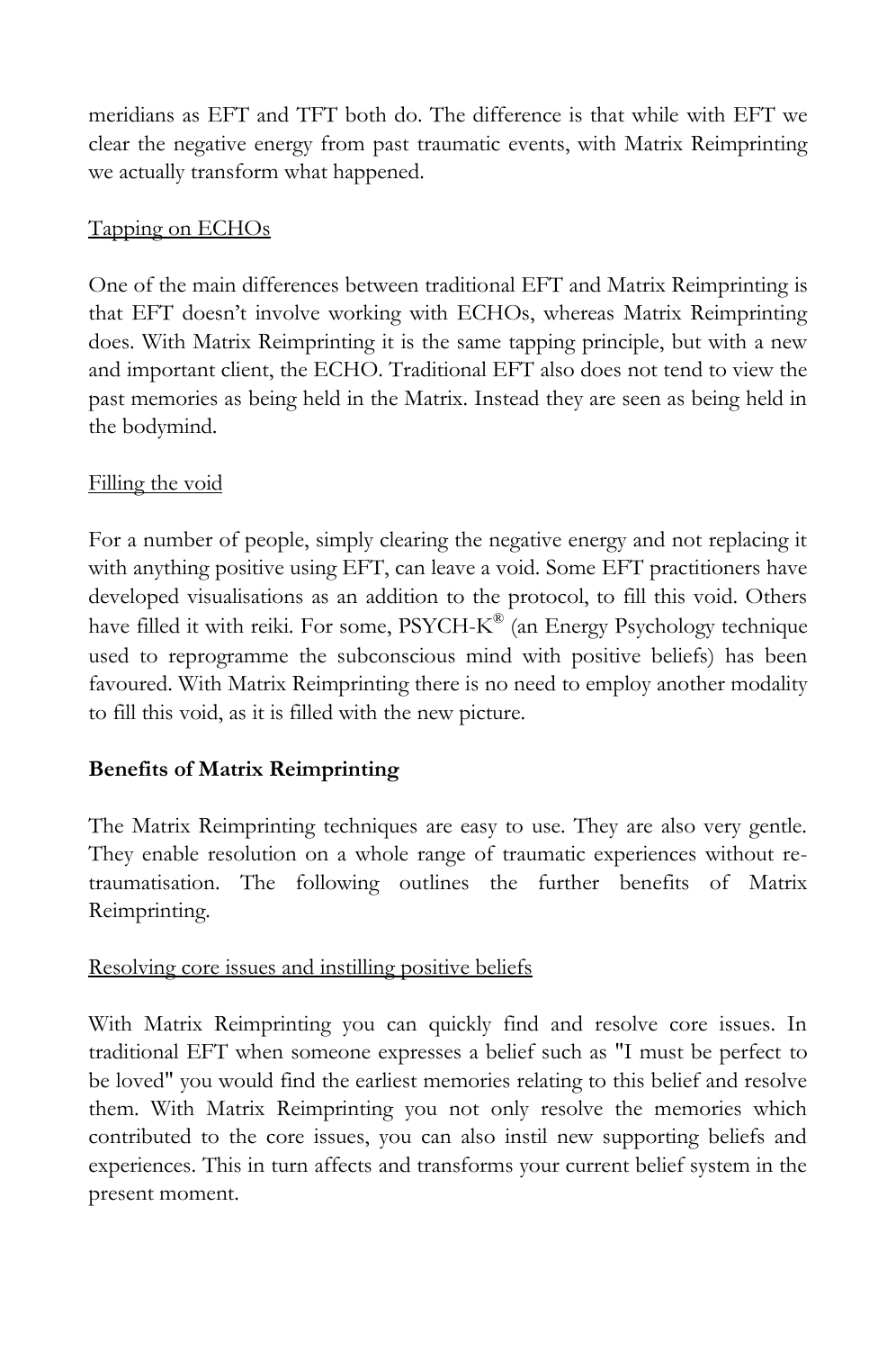#### Preconscious trauma

Matrix Reimprinting also locates preconscious trauma, even trauma that has occurred before the first six years. Very few therapies or practices have tools for working with preconscious memories, yet the research of cell biologist Bruce Lipton indicates that this is when most of the damage is done to our perceptions of self. With Matrix Reimprinting you can interact with yourself as far back as in the womb, and access and resolve preconscious traumas.

#### Reframes and cognitive shifts

Another benefit of Matrix Reimprinting is that it commonly produces reframes and cognitive shifts (see page 57). If you are working with this technique as a therapist, one of the great benefits is that most of the work comes from the client (although if they get stuck at any point, guidance is needed from the practitioner). As the client leads the process, they decide what is best for them, in order to resolve the energetic disruption around the trauma. As the power is with the client, they are much more likely to reframe the situation themselves or emphasise their cognitive shifts. As practitioners we are well aware that these shifts indicate that resolution and therefore healing has taken place.

#### **Forgiveness**

Similarly, Matrix Reimprinting often leads to a place of forgiveness, particularly to the perpetrator of the traumatic experience. There are a number of schools of thought which believe that the purpose of any therapeutic intervention is to reach the point of forgiveness. This is not something to be forced or feigned, and there is often a sticking point in traditional therapeutic practices where a client will say they have forgiven their perpetrator consciously, but will not have forgiven their perpetrator on a subconscious level. Matrix Reimprinting leads the recipient naturally to a place of true forgiveness.

#### Psychological reversal and secondary gains

Matrix Reimprinting also elegantly locates psychological reversal (subconscious holding onto the problem). By interacting with the ECHO we can begin to understand exactly why they are holding onto a problem or an issue for us which is keeping us stuck in an old pattern of thinking or behaviour. The ECHO is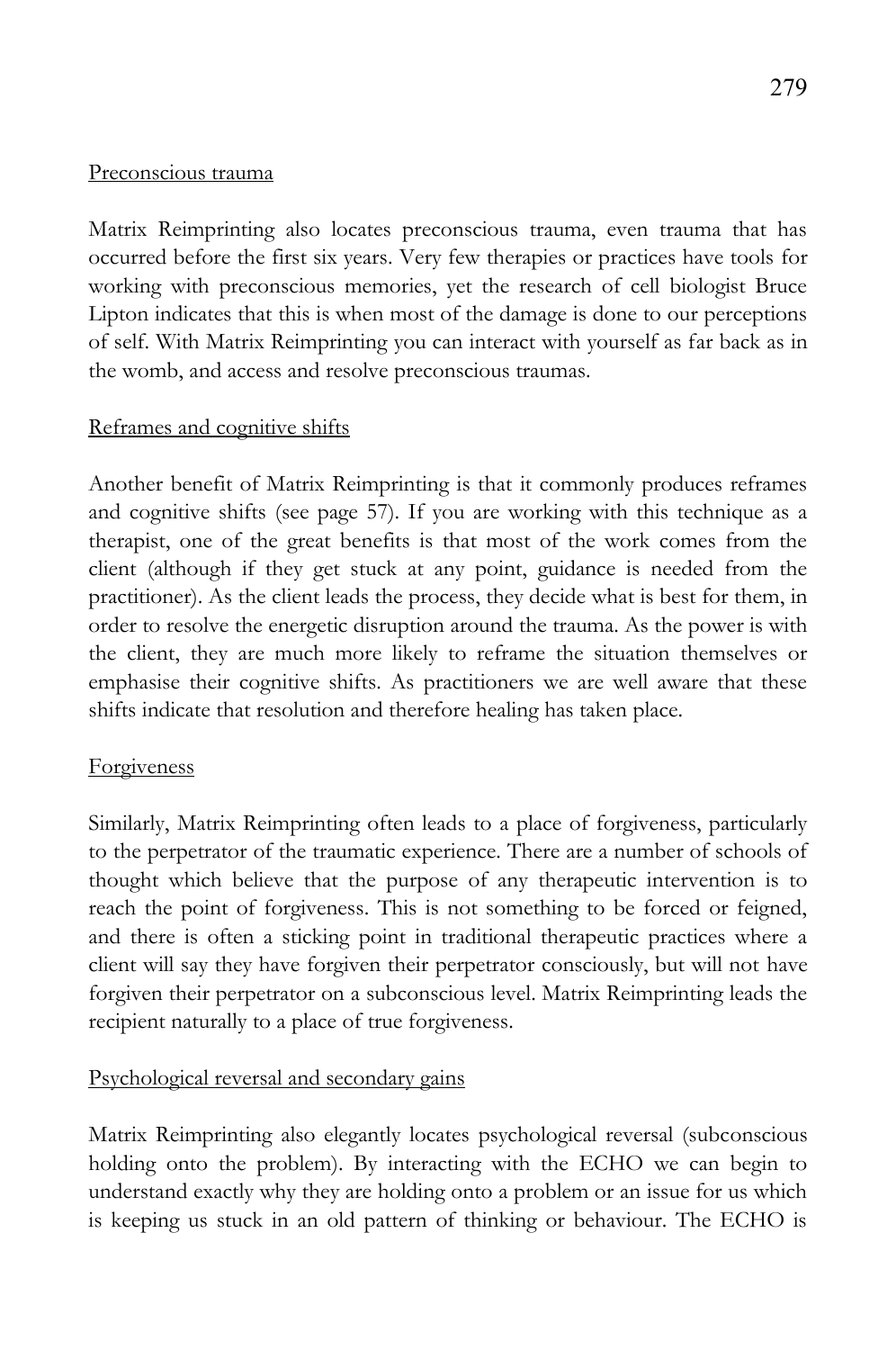most often trying to protect us, or filtering its understanding through the perceptions of a child. As adults we continue to respond to our own worlds through those same childlike perceptions, until the energy around the memory is resolved. This creates more self-understanding when we can pinpoint the current self-destructive behaviours to early memories, and replace them with more supportive beliefs and behaviours.

#### Dissociated clients

Another great benefit is that Matrix Reimprinting works on dissociated clients who have no SUDS levels (clients who have no feelings or emotions about issues that are still unresolved for them). For an EFT practitioner this client group is one of the most challenging to work with. And if you fall into this category, you may not have had any positive experiences with EFT as yet. Matrix Reimprinting works perfectly with people in this group because when the client works with the ECHO the technique is even more effective when the client is dissociated (or in other words, doesn't bring the feelings of the ECHO into their body).

#### Trauma resolution

Matrix Reimprinting is very valuable in its ability to send a message to the body that the trauma is over. It ends the trauma cycle where the trauma is constantly being replayed over and over in the Matrix. This enables the body and the cells to respond in healthier ways, and begin to heal.

#### Resolving the irresolvable

With Matrix Reimprinting you can also resolve issues which have previously been irresolvable. This is particularly beneficial if you have lost family members or loved ones and not had a chance to say goodbye or resolve your differences. Using Matrix Reimprinting you can release the emotions around unresolved relationships and let go of the ties which hold you in the past.

#### Law of Attraction

A further benefit of Matrix Reimprinting is that it utilises the Law of Attraction. As mentioned earlier, when we have traumatic experiences and hold them in the Matrix, we continue to attract similar experiences. With this technique, once we resolve the trauma, we change our point of attraction and begin to draw more fulfilling and life-sustaining experiences.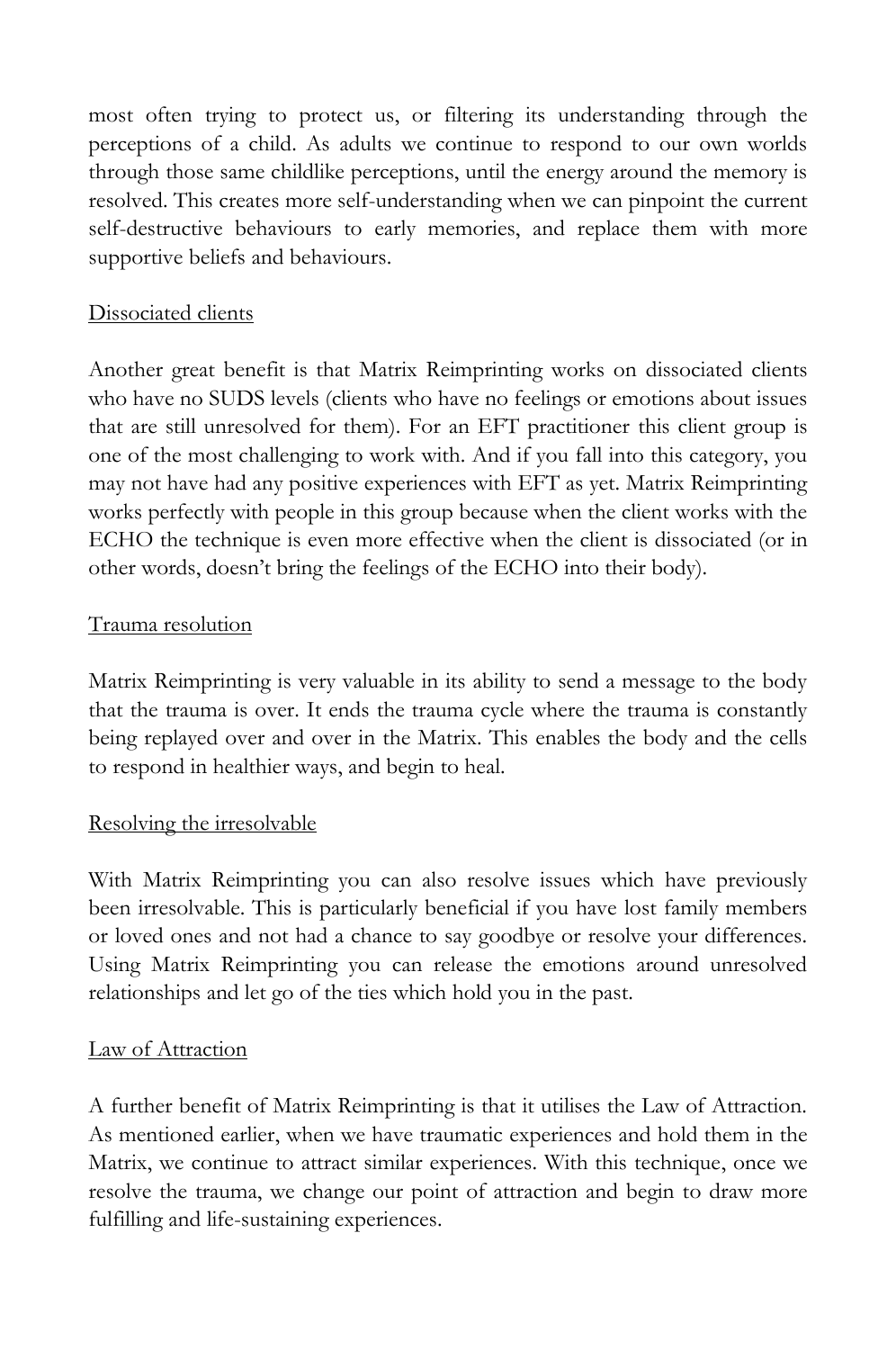#### Tipping point

When we collapse lots of images or memories in the field, there is a tipping point. Just like the Generalisation Effect in EFT (see page 58), when we start to change the pictures in the Matrix, we sometimes only need to change a small number before similar pictures no longer hold any resonance for us. The positive pictures are many times more powerful in resonance than the negative pictures (just as your positive thoughts have a higher vibration than your negative thoughts). So placing new pictures in the field can create a tipping point of attracting positive experiences in your life, even if you haven't changed all negative pictures on the same theme.

#### **Summary of Chapter 5**

#### **Introducing Matrix Reimprinting**

- Matrix Reimprinting is a powerful tool to change the pictures of life traumas
- It is based on the New Sciences
- The way that we change these traumas is by transforming the pictures in the Matrix
- $\bullet$  We work with these pictures by tapping on ECHOs the dissociated parts of ourselves which occur through trauma and which we hold in our fields

#### **History of Matrix Reimprinting**

- Matrix Reimprinting was developed from and influenced by:
	- o Emotional Freedom Techniques (EFT)
	- o Current information and research on the Matrix, quantum physics, the Law of Attraction, the New Biology and epigenetics
	- o Cell biologist Bruce Lipton's research on how beliefs affect biology
	- o META-Medicine®, and the evidence that specific traumas create particular diseases
	- o Rupert Sheldrake's theory of morphic fields and morphic resonance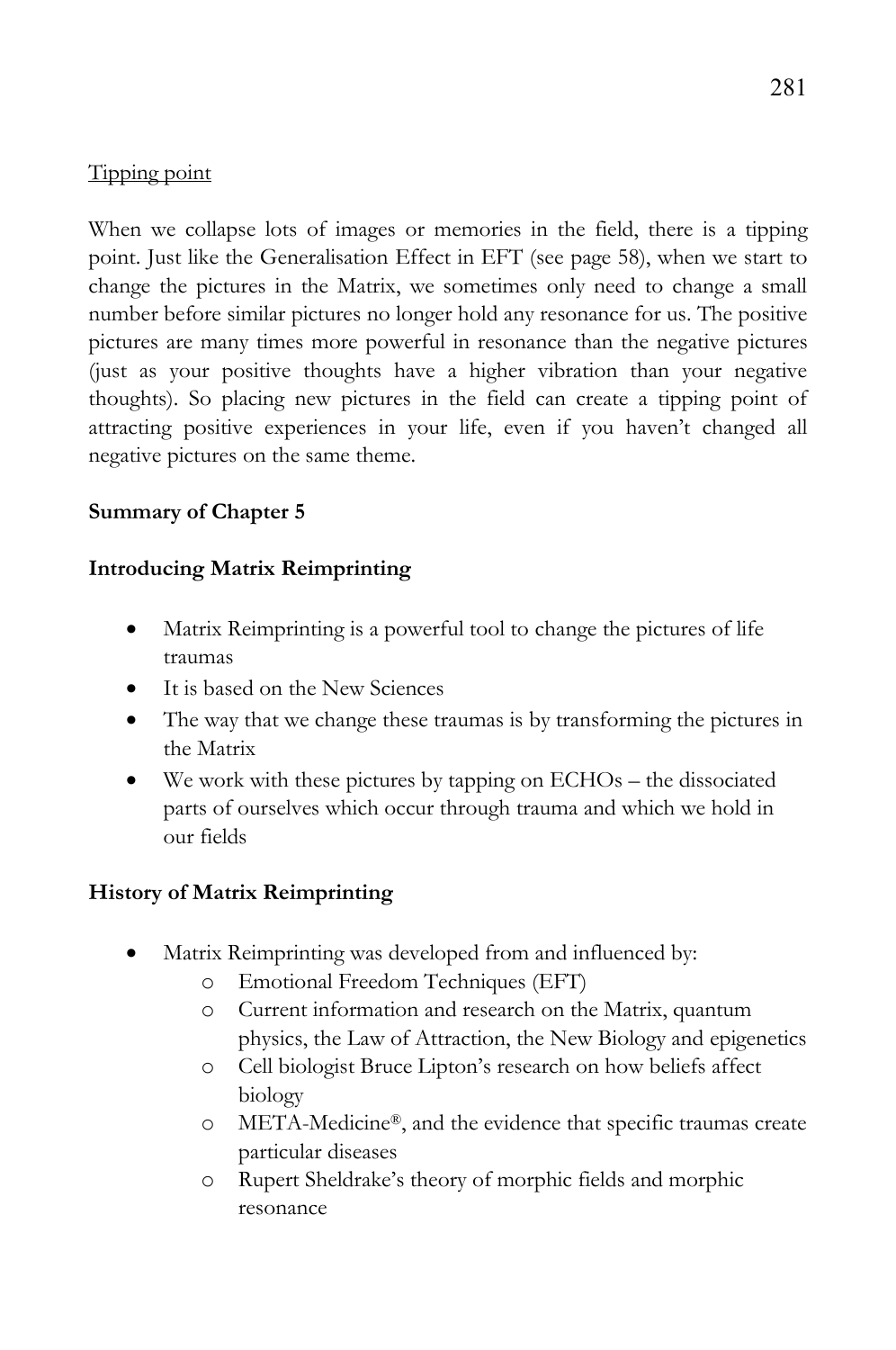- o Research from the HeartMath Institute
- o Research from Dr Robert Scaer on trauma and the freeze response

#### **Basic Principles of Matrix Reimprinting**

- Matrix Reimprinting involves:
	- o Working with negative pictures
	- o Working with an ECHO to release trauma
	- o Transforming the outcome of what happened by bringing in new people and/or resources
	- o Creating community for the ECHO
	- o Creating new pictures
	- o Sending the new pictures in through the mind, around the body and out through the heart into the field

#### **The Difference between Matrix Reimprinting and Conventional EFT**

- EFT works with what has happened, while Matrix Reimprinting changes what has happened
- Matrix Reimprinting fills the void left by traditional EFT

#### **Benefits of Matrix Reimprinting**

- Resolves core issues
- Resolves preconscious trauma
- Creates reframes and cognitive shifts
- Creates forgiveness
- Resolves psychological reversal and secondary gains
- Creates positive beliefs
- Works on disassociation
- Changes our point of attraction
- Creates a tipping point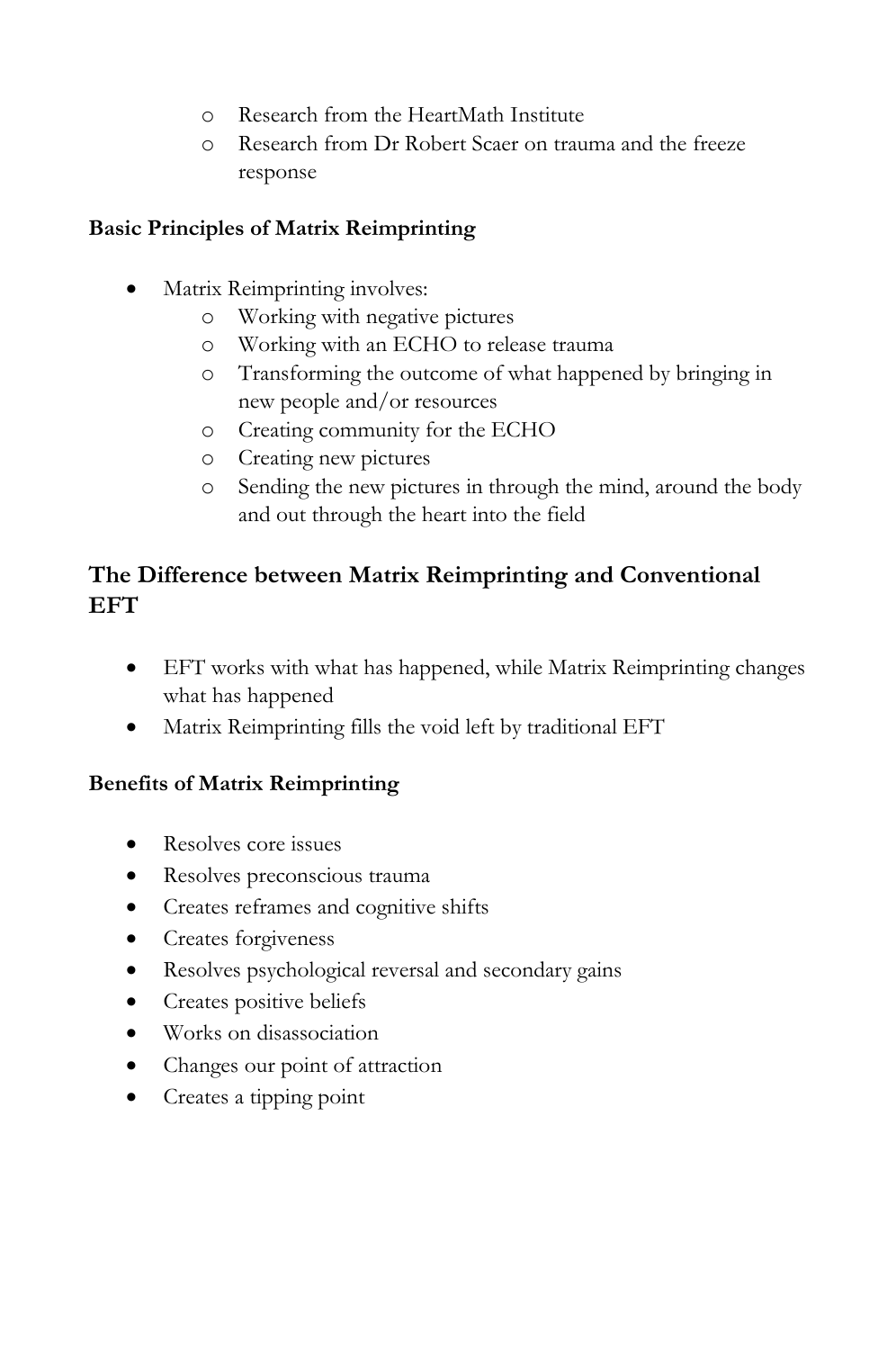## **BONUS MATERIAL – 3 CASE STUDIES**

The following are 3 of the many case studies from other Matrix Reimprinting practitioners that are featured in the book. They highlight the power and simplicity of this technique. The names of clients have been changed to protect identity.

#### Jenny and the Coffee

#### **Practitioner – James Robinson - [www.matrix-illumination.com](http://www.matrix-illumination.com/)**

*In this session, Matrix Reimprinting practitioner James Robinson helps his client to resolve a rare and life threatening coffee allergy in one 30 minute session. Please note that although the client insists on testing her allergy, hers was an unusual circumstance, and we do not usually recommend testing an allergy of this severity.*

Jenny had been suffering from an exceptionally rare and life threatening coffee allergy for many years. The allergy was so extreme that even the slight smell of coffee would send her into a complete state of paralysis. She would be rendered completely speechless, unable to move any part of her body and would lose all control of her bowels and bladder.

Jenny's allergy caused her huge amounts of social unease because it restricted the consumption of coffee of everyone around her. If she went to a restaurant with friends, they would not be able to order coffee and she would have to hope that no one nearby did either. At work no one was able to drink coffee near her or even speak to her after drinking it. Even walking down the high street and passing a cafe was potentially dangerous.

Jenny's life outside of her home was very much a minefield and she had to carry an antidote with her everywhere she went in case of a reaction. This looming fear of an allergic reaction had haunted Jenny for a number of years and she had tried every form of conventional and alternative healing in an attempt to resolve it, with no success. When Jenny came to me for a session it was for the experience of something she had never tried or even heard of before. She had given up hope of receiving any real help for her allergy, and was instead seeking something that might ease her distress a little.

I started off by tapping slowly on Jenny and asking her questions about when the allergy had started and what was happening around that time. Almost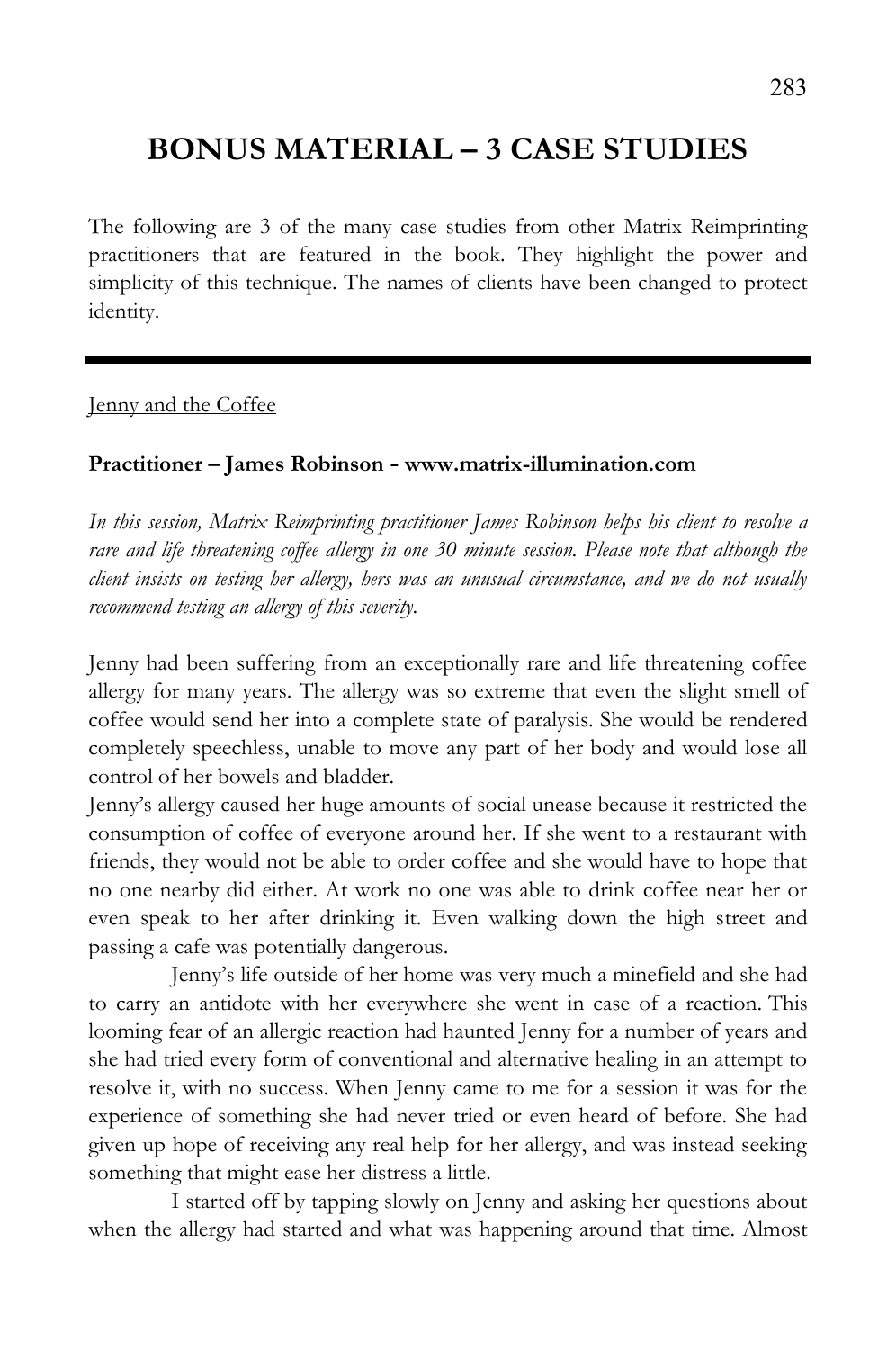immediately a memory came to the forefront. Jenny had been in an extremely abusive relationship, and a prominent memory that came to mind was when her partner had beaten her up and verbally abused her while she was naked, which had then created a huge fear of getting naked in front of anyone since. I asked how she felt in response to this memory. She replied "I feel really  $f^{**}$ king angry." We tapped on the anger with conventional EFT and I encouraged her to vent her wrath whilst we did so, until some of it had dissipated.

I then guided Jenny into Matrix Scene Reimprinting, at the point in the memory where she was naked and being beaten. I asked her to approach her ECHO to tell her who she was, then to give her a huge hug, telling her she loved her and that she had come to help her. I suggested that Jenny asked her ECHO what she was feeling, and she replied 'anger', so Jenny tapped on her ECHO for the anger. Jenny then asked her ECHO what she needed. Her ECHO replied that she just wanted someone to beat her boyfriend up, so that he would know how it feels. Jenny chose to bring her brother in to help her retaliate, and I gave her time to do this.

Next I asked Jenny if there was anything her ECHO would like to communicate to the abusive partner, for instance how he had made her feel and the effects his behaviour had had on her. She was very keen to do this and Jenny's ECHO spent some time expressing her feelings with rage and anger.

When she had finished I got Jenny to check how her ECHO was feeling and she replied that she felt great now; the anger had all gone and there was a sense of peace. Jenny took her ECHO to a new place and the image was sent through the mind, around the body and out into the Matrix in the usual way. I then asked her to revisit the original memory and let me know what was there. She told me that there was nothing there anymore, apart from a sense of peace.

I felt that this wasn't the basis of the allergy but that it may have been a contributing factor, so I asked Jenny to question whether this was the root cause of the coffee allergy. I slowly tapped on her as she contemplated this. She then realised that the coffee allergy stemmed from her being sent to a safe house to protect her from the continuing violence of her partner. In the safe house lots of people continuously drank coffee. The smell of coffee was subconsciously taking her back to the fear and trauma of that time period.

I asked her to look for a prominent memory from the safe house, and when she had a good clear vision of herself, the surroundings and the other people involved, I guided her into a further Matrix Scene Reimprinting session.

While tapping on her I asked Jenny to walk up to her younger self, to tell her who she was and that she had come to help her. I then guided her to give her younger self a big hug and tell her that she loved her dearly, that she completely understood everything she's been through and what she's going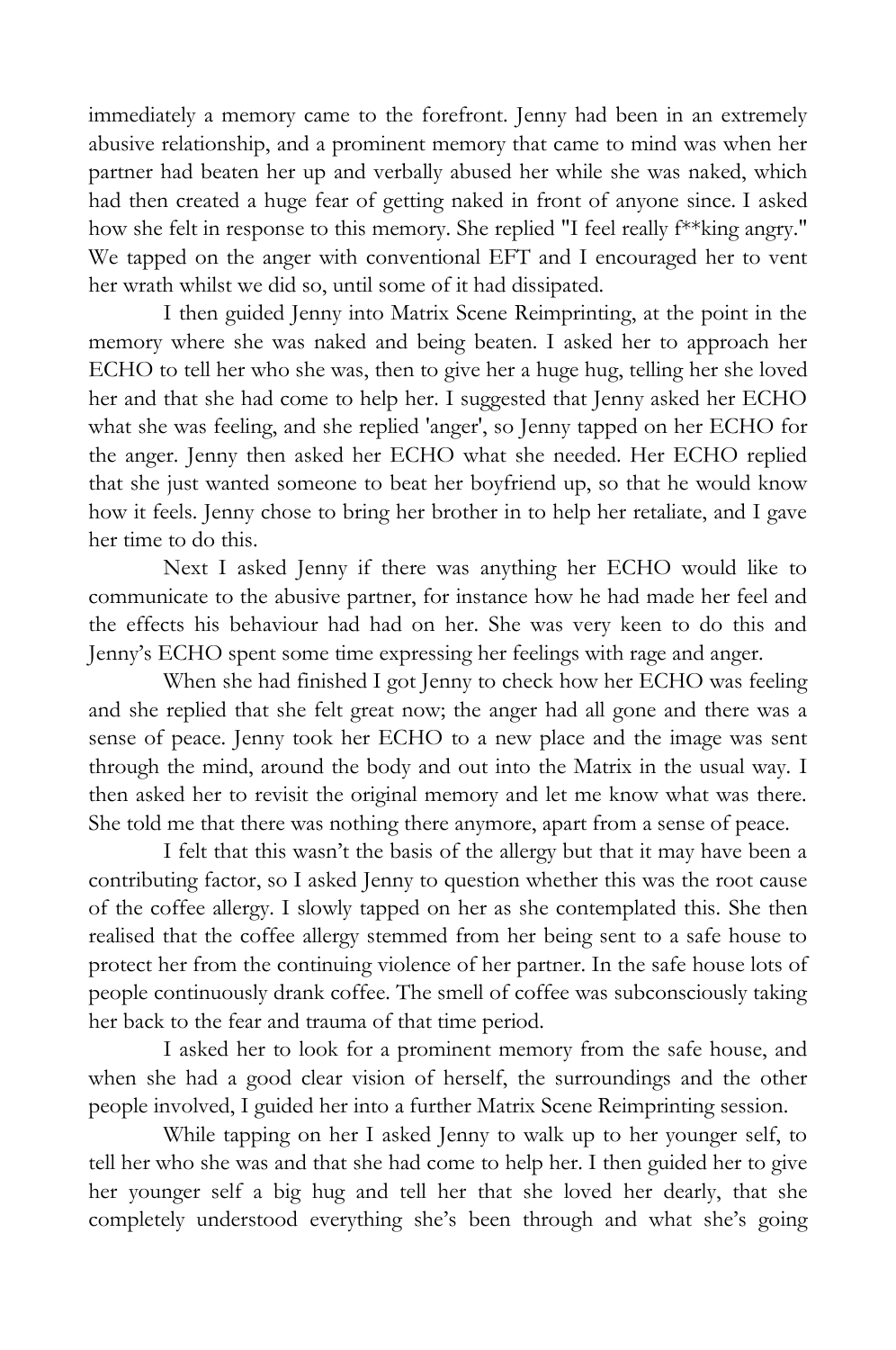through now. I also told her to let her younger self know that she didn't have to suffer alone now because Jenny was there to help her and would do everything she possibly could to make her feel good.

Jenny asked her younger self how she was feeling as she tapped on her. She replied that she was feeling scared, so we tapped on the fear. Jenny then asked her younger self what we could do to make her feel safe, and whether there was someone we could bring in to protect her. She wanted to bring in her father and brother, who both gave her a huge hug, and let her know she was safe.

I suggested to Jenny that we grant some wishes for her younger self. She wished to leave the safe house and go for a walk in some beautiful meadows she used to play in, far away from the safe house. I reassured Jenny to take her time and enjoy the beautiful walk with her younger self and when they had reached some kind of plateau to let me know so that we could take the next step. When this part of the process felt complete for Jenny, she gave her younger self a huge hug again and told her that she loved her. This new memory was taken in through the mind, around the body and out through the heart in the usual way.

When she was ready I asked Jenny to return to the original memory and tell me what she found. She replied that all that remained was the new memory of the meadow, which was happy and positive. To test the memory, I asked her how she felt about smelling coffee now. Amazingly she told me she felt fine about it. I asked her to visualise herself smelling the coffee, looking for any kind of physical reaction. There was absolutely no reaction. This was very unusual as normally just the thought of coffee would trigger a reaction.

Jenny was keen to test her progress. This contradicted the guidelines on my Matrix Reimprinting Training, which clearly state that such a severe allergy should not be tested. However, Jenny wanted to take responsibility for testing her reaction, as she pointed out that her allergy dominates her every moment anyway, and she frequently encounters the smell of coffee. She got her antidote ready, and instructed me on what to do if she went into paralysis. I then got a brand new jar of coffee and got her to hold it and look at it. I was ready to treat any reaction with conventional EFT. However, unusually, there was still no reaction.

Next Jenny wanted me to hold the jar, which was still closed, below her nose. I constantly monitored her for any signs of reaction, but there were none. I then took the jar back and removed the lid. Jenny was still feeling fine. I showed her that the foil was still on and explained that I had to test that there was no reaction first before we opened it. She still felt fine.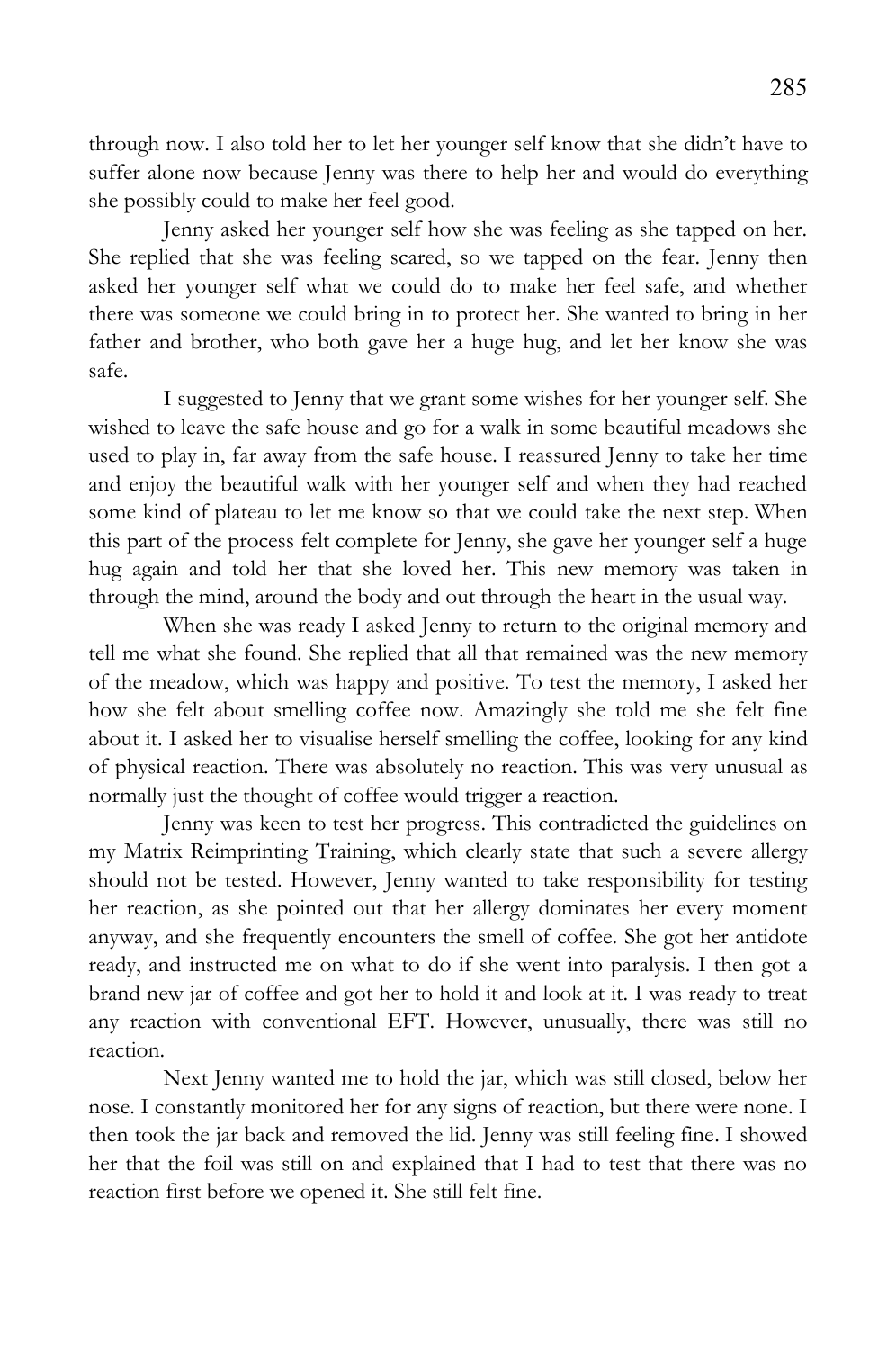After I was completely sure she was ready, I pierced the foil in front of her while sitting at some distance away. I then gradually moved the jar closer and closer while she inhaled through her nose. With every movement towards her I was constantly checking with her for signs of a reaction. I got slowly closer and closer, and then unexpectedly she grabbed the jar from me and held it right under her nose, inhaling deeply! She had a huge smile and couldn't believe that she could actually smell it and feel completely fine.

Jenny had no desire to drink the coffee, but her life had completely transformed now that she could smell it without going into paralysis.

#### Jenny says:

I came in for an extremely serious coffee allergy, I have been paralysed on many occasions and hospitalised twice from the smell of coffee. I wanted to feel generally more comfortable, but I didn't really expect anything, and I definitely didn't expect that I'd end up smelling coffee!

It is so profound that I can now hold a jar of coffee with the lid off, under my nose and breathe it in deeply! There are also no physical or emotional effects. This condition was life-threatening, and now I feel totally at peace.

Furthermore, I have not been comfortable taking my clothes off in front of anyone, due to my ex-partner beating me when I was naked. I now feel that after the work we did, I am ready to be seen naked.

I also think that James was very brave to allow me to test the work that we did, and I am profoundly grateful.

#### Claire and the Twin Towers

#### **Practitioner Susie Shelmerdine - [www.eftmidlands.co.uk](http://www.eftmidlands.co.uk/)**

*In this session Matrix Reimprinting practitioner Susie Shelmerdine helps resolve her client's depression resulting from the 9/11 terrorist attack. This session was carried out over Skype as Susie's client was in the USA. Please note that this case study contains graphic descriptions of the 9/11 attack. Please do not read if you are sensitive in nature or easily upset.*

Claire contacted me with regard to helping her with depression, with which she had been diagnosed after escaping the Twin Towers during the 9/11 terrorist attack. She had been referred to a psychologist for Cognitive Behavioural Therapy but was afraid to go for the appointment as she didn't want to talk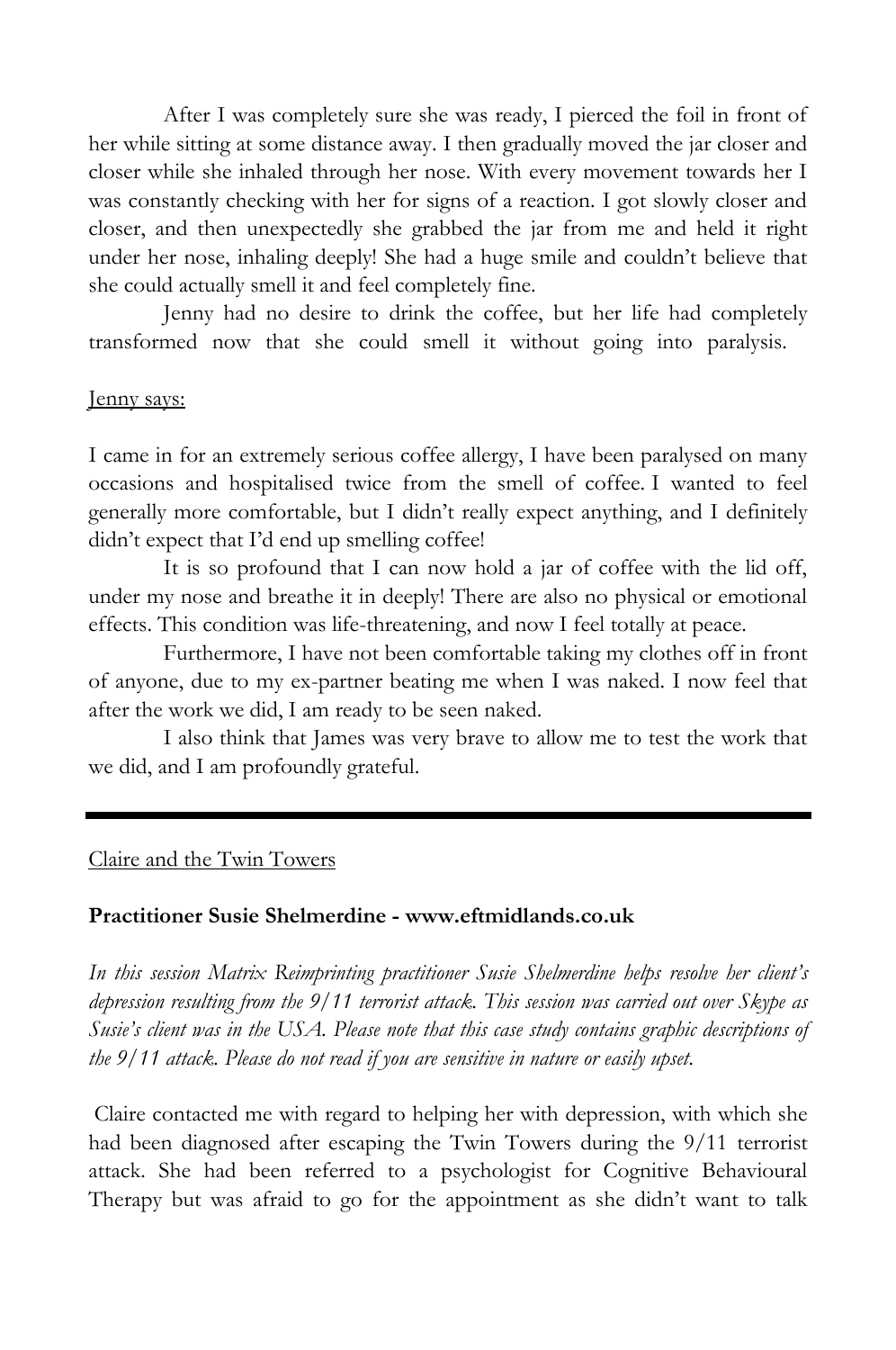about what she saw or heard that day. Claire's friend suggested that she try Matrix Reimprinting first.

Claire informed me that she did not sleep, she did not go out and that her life seemed to be falling apart. She told me of a particular image that haunted her. It was there every time she closed her eyes. The image was of herself outside the Twin Towers. Claire had escaped from one of the towers and was outside when the shock hit her. At this point she didn't know what had happened. Claire asked if she had to step into the picture and I reassured her she only needed to do that when she was ready. Claire asked if she could have a pair of red shoes like the ones Dorothy had in *The Wizard of Oz* and if she clicked her heals she could come out of the picture. We decided to have a practice run stepping into the picture and stepping out of it, so that Claire could feel reassured that she could leave at any time. We did this successfully, placing the picture on freeze. The next time we stepped in, Claire could see her ECHO. I reminded Claire that she is there to help her ECHO with the conscious knowledge she has from today.

Claire introduced herself and immediately started tapping on her ECHO. Her ECHO was confused and distraught but when it was suggested that they go somewhere safe her ECHO refused to leave. We explained to her ECHO that the whole world was on freeze while we helped her and she was fine with that but wanted to remain there. Her ECHO kept repeating "It's all wrong. It's all so wrong." Claire continued to tap on her ECHO until she was calm. Claire then explained to her ECHO what happened that day so that she knew it was a terrorist attack and that the Twin Towers would collapse. The ECHO did not believe her and they tapped through her shock and her fear. Claire then brought in a newspaper from the next day to prove the facts of the attack to her ECHO. She continued to tap on her ECHO the whole time.

At this point the image was still frozen. We discussed taking it off freeze, and both Claire and her ECHO needed to tap on the fear of doing so. Claire and her ECHO held hands and reassured each other that they could get through. I reminded Claire and her ECHO that they could freeze the image whenever they wanted. Claire allowed the scene to unfold and her ECHO became very emotional. She clicked her heals and came out of the scene bringing her ECHO with her. It was the sound that had traumatised her as Claire said that she could hear the 'thuds' from people jumping from the towers. This sound had stayed with her. Claire went back into the picture with her ECHO and they tapped on the feelings that the sound created. As Claire and her ECHO tapped, Claire mentioned how the people jumping stopped help from getting into the building. Claire had a sudden reframe of the situation. She said "Oh my god, they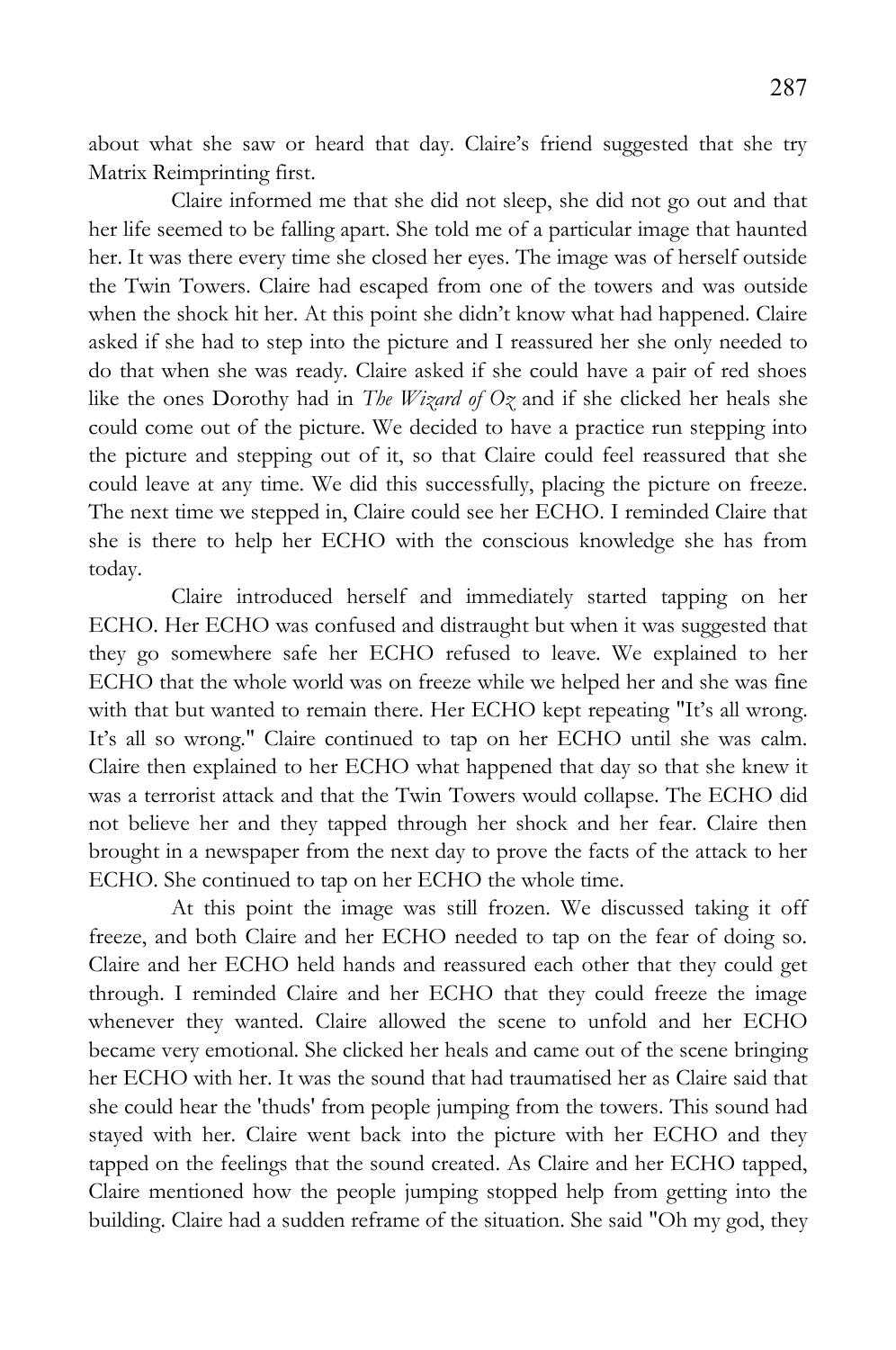were angels. They stopped people from getting in, they may have saved someone's life, even though they couldn't save themselves." Claire then saw the people jumping from the towers as angels. She thanked them. She then clicked her heels to come out of the picture with her ECHO. She needed some time to reflect.

After a break, Claire and her ECHO returned to the picture. She said she could now see angels everywhere she looked. She said even though it was the worst day of her life she could see light in the picture that she had never seen before. Claire could now see the bravery and courage of people from that day: she had heard people talk about this and yet never recognised it before. Claire's ECHO did not want to go to a new place of her choosing. She wanted to join Claire in this new image of the attack: one that now represented courage, bravery and light.

After the session, Claire was completely drained. We spoke a few days later and Claire mentioned that the first night she dreamed heavily, but the two nights after she slept right through. She said she felt like she had more energy and felt more like herself every day.

Claire had a further session with me on her anger at certain events surrounding the attack. She is now off her antidepressants with her doctor's consent. She has decided to take some time to enjoy her life and her family.

#### Billy's Control Issue

#### **Practitioner: Brett Moran - [www.matrixmind.co.uk](http://www.matrixmind.co.uk/)**

*In my role as Substance and Alcohol Misuse Support Worker, I get the opportunity to share Matrix Reimprinting and EFT with drug and alcohol users who are trying to resolve their addictions. I am often limited to a smaller number of sessions with my clients due to funding, so I don't always have the luxury of long-term intervention. In this case study I only carried out Part 1 of the three part Matrix Habit Reimprinting intervention, and still saw amazing results. So this case study shows just what can be achieved in three sessions.* 

Billy came to me with an issue around smoking cannabis. Lately, he had started to become concerned that his tolerance level was high and he was extremely dependent upon it. He informed me that he had been smoking skunk weed (an extremely strong form of cannabis) for over ten years and while at university his intake had been extremely high.

Billy had not come to me for Matrix Reimprinting or EFT and knew nothing about them. He had come to me to start the process of setting goals,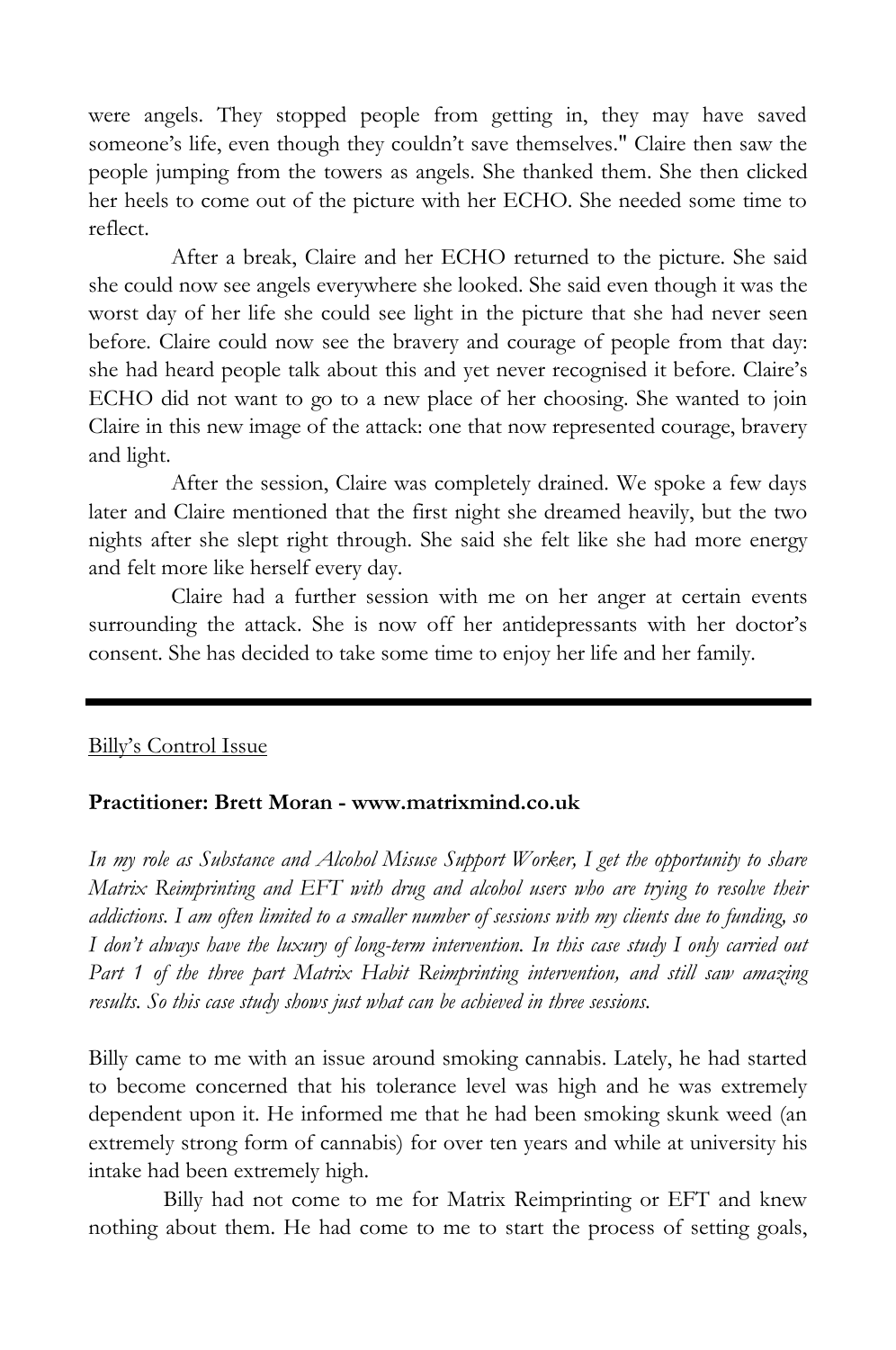targets and a care plan which was part of my role as a key worker. However, as he was extremely anxious I was initially keen to help him settle with EFT. For the first session we simply helped Billy to reduce his nerves and to feel more comfortable about approaching his issues. I felt that this was paving the way for future Matrix Reimprinting work.

A week later Billy returned and informed me on arrival that he felt comfortable and at ease about today's session. He was still smoking as much cannabis as he was previously, as we hadn't addressed anything other than his nerves about the session. What had changed was that he really wanted to address his drug issues, which he admitted were really making him depressed. I informed Billy we would begin more tapping and we started off on feeling depressed and frustrated.

We completed several rounds of conventional EFT on these topics. However, as I carefully listened to Billy's language I noticed that he was playing a theme about not being in control of his feelings. My feeling was that there was a time in his life that he felt like he had lost control, and that this was still playing out in his subconscious. I began asking question such as: "How long have you not been in control?" "When was the first time you felt like you lost control?" and so on.

Billy's SUDS level was extremely high, but it took a while to get him into a specific memory. We continued to tap on the feeling of being out of control for a while, and it turned to sadness. Once we started tuning into the emotion behind it, I knew we were getting somewhere. I asked Billy where this was and how it felt. He described it as a dark sinking feeling in his heart that hurt him when he thought about it. So I asked Billy when he first felt like this. He went back to a situation when he played football as a child and was laughed at on the pitch for doing something wrong. He said that he could not control his emotions back then and ran off the pitch.

We began Matrix Scene Reimprinting. Billy introduced himself to his ECHO, explained why he was there, and began tapping on him. "Even though you had all these emotions and felt like you couldn't control them, you're still a great kid." "Even though you felt silly and embarrassed and could not control your feelings..." "Even though you ran off and felt like you wasn't in control..."

We reimprinted the picture asking his younger self what he wanted to do and how he would want to do it. His ECHO replied that he did not want everyone to be laughing at him and he did not want to make the mistake in the first place. So we replayed the original memory but without the mistake.

When this was complete, I asked Billy if he and his ECHO wanted to stay where they were, or go to a different place of their choosing. Billy chose to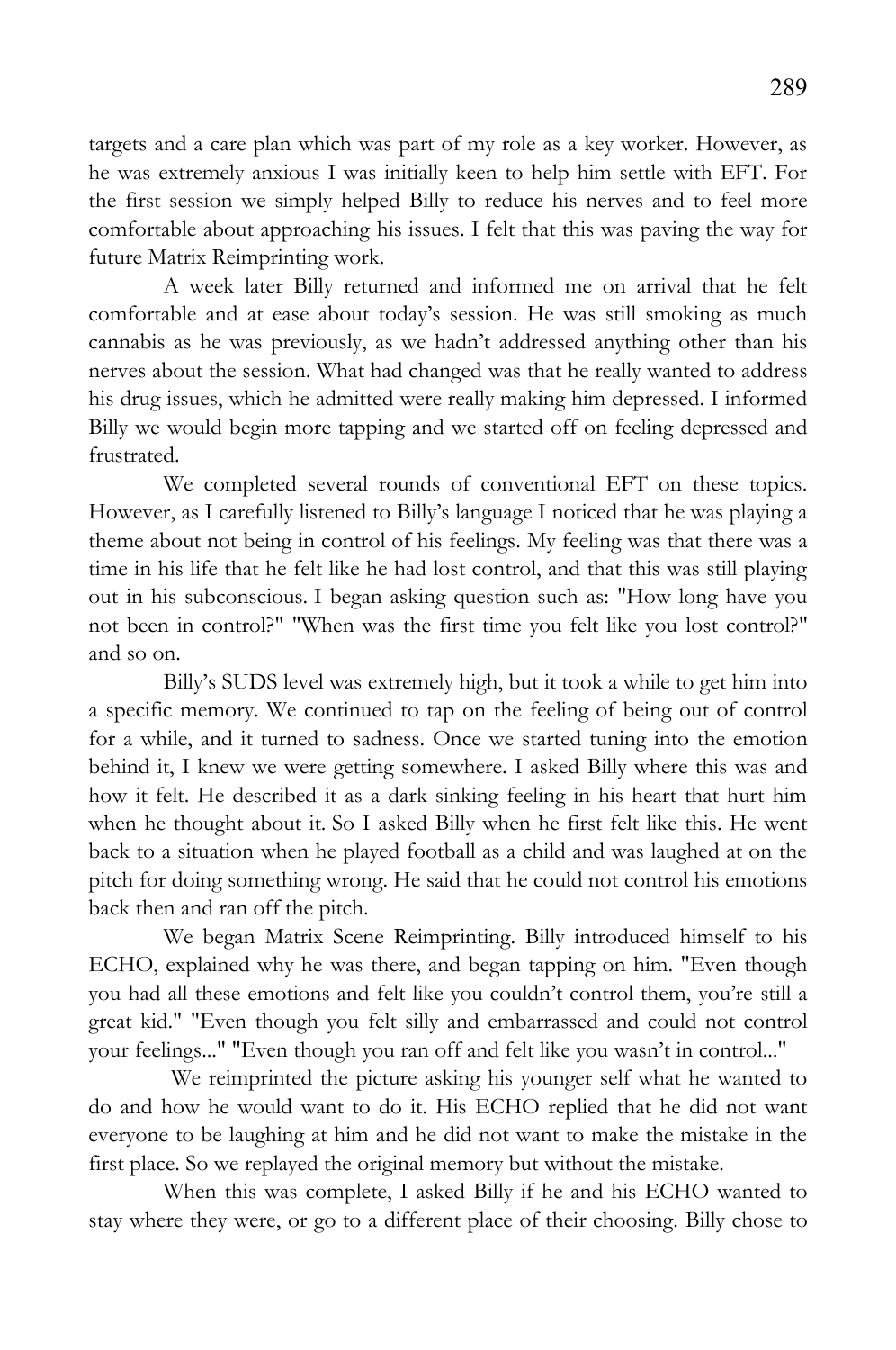take his ECHO to a football stadium at the time that England beat Germany 4-0. Billy brought some friends and his brother into the scene and they all watched the brilliant match together. When it felt complete, this new picture was sent out into the Matrix.

Although we reimprinted this picture and did some really positive work I knew there was more to be done around being laughed at, not being in control and losing his power but we came to the end of the session. However, Billy informed me that he was eager to come back next week for a further session.

Upon his return I informed Billy that if he was really serious about giving up smoking cannabis then he would need to do some tapping while at home and back out there in the real world. I work with a lot of clients with severe issues, traumas and addictions and motivation is often low, so I feel if they are prepared to work on themselves at home then they are prepared for change. Billy was prepared to work on himself and informed me that even though he was still smoking he had used EFT on other situations over the past week. I showed Billy how to use EFT specifically for craving.

After our introduction we picked up where we had left off last week. We tapped around some of his issues and feelings which related to smoking cannabis, using appropriate humour to shift some of the negative energy that Billy was feeling. This helped us get straight to the point. As I tapped with Billy I asked him what size bags he bought his skunk weed in. There are various measurements such as 'a ten-bags-worth', 'an eighth of an ounce', and so on. He told me his ideal size so I asked how he felt about being controlled in circumstances where he had to buy a smaller bag. Straight away we were back into his feelings of not being in control and losing his power, which triggered sadness, frustration and anger.

With a few more rounds of tapping and intuitive questioning we pinpointed a feeling of anger deep in his heart. I asked Billy to remember the first time he felt this feeling. It took some time to tune into a memory, but eventually we found ourselves back in the school playground. His so-called friends had bullied him, pulled down his trousers and then proceeded to take photos of him. The perpetrators included girls and boys and it was severely humiliating for Billy.

Billy stepped into the picture. This was at the point where Billy was being sat on by a member of the gang, who was sitting on his chest while others were taking his pants down and further people were taking photographs. He needed to get his ECHO out of that situation straight away, so he froze the picture and freed his ECHO, while beginning to tap on him.

Billy needed to retaliate with some violence to readdress the disempowerment that he felt. Of course, I do not condone violence in the real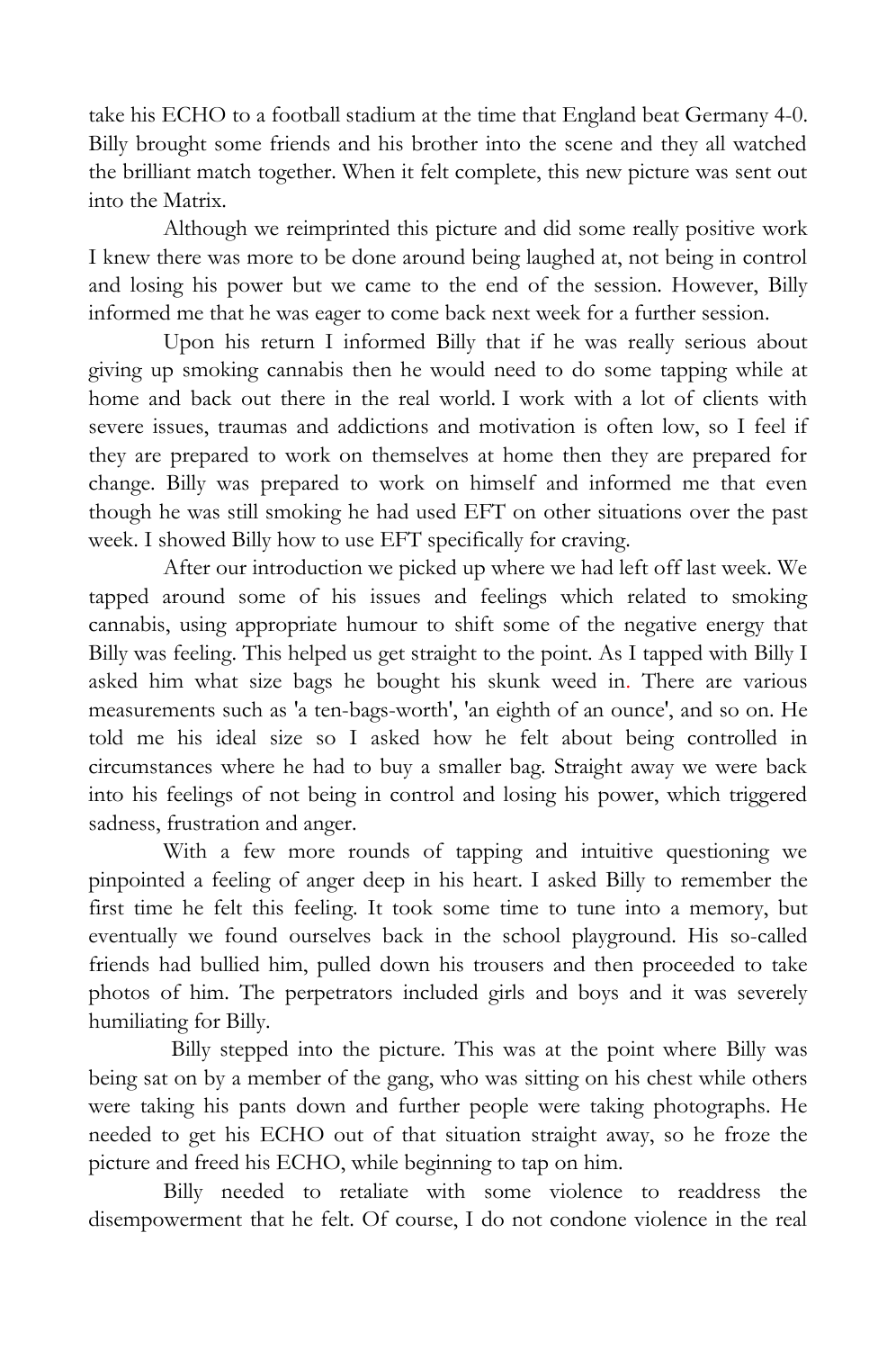world, but on some level, Billy had been retaliating with violence in his subconscious since this event had occurred, so he needed to release this. So Billy did what he wished he had done all those years ago. He retaliated physically. He also told his so-called friends that what they did was wrong and what he thought of them for abusing him in that way. His adult self was there the whole time, and he felt the need to also tell them that he understood that they were just kids and sometimes they didn't think before they acted. Billy's ECHO felt fine about this being communicated, as it was done after he had released the anger.

After smashing the camera into millions of pieces and throwing away the film Billy felt that the picture was complete and I knew he was ready to go to a more positive place of his choice. This time he chose a beautiful beach resort in the sun with different friends, and sent this new picture in through his mind and out through his heart into the universe. Billy tested the old picture and it had transformed completely. That concluded our session.

I didn't see Billy for a few weeks but did get a text message from him informing me life was really great and positive and that he had stuck to his quit date and not smoked any skunk weed since.

And last week I was halfway through writing this case study and who should walk into the office but Billy! He had a big smile on his face and was looking a lot calmer. He informed me that life was really good and although there were still many things he would like to work on, his skunk weed addiction was under control. He told me that over the last month he had only had a few puffs of a joint and it really tasted horrible and he had not gone back to actively smoking. From my experience of working with this client group that is an incredible result, given that we only had one session of conventional EFT and two sessions of Matrix Reimprinting. I am sure we would not have achieved the same results with willpower alone.

What's more, Billy had been using the tapping in his everyday life. He was tapping in moments of stress and he informed me that he now has a much more positive take on life. There is also a new woman in his life and he feels more confident and comfortable than he had done previously in female company.

My personal conclusion is that Billy has conquered far more than just his addiction. Not only has he overcome a significant addiction in a short space of time, but he has got back his confidence, his self-esteem and his sense of control. One of the most amazing things I found with this case and other similar cases is

that we empower the client to achieve what they desire. The clients whom I work with who are overcoming addictions are always seeking instant gratification from a substance. They use the substance to get rid of the feeling or emotion. So the substance is only the surface issue. Matrix Reimprinting and EFT help them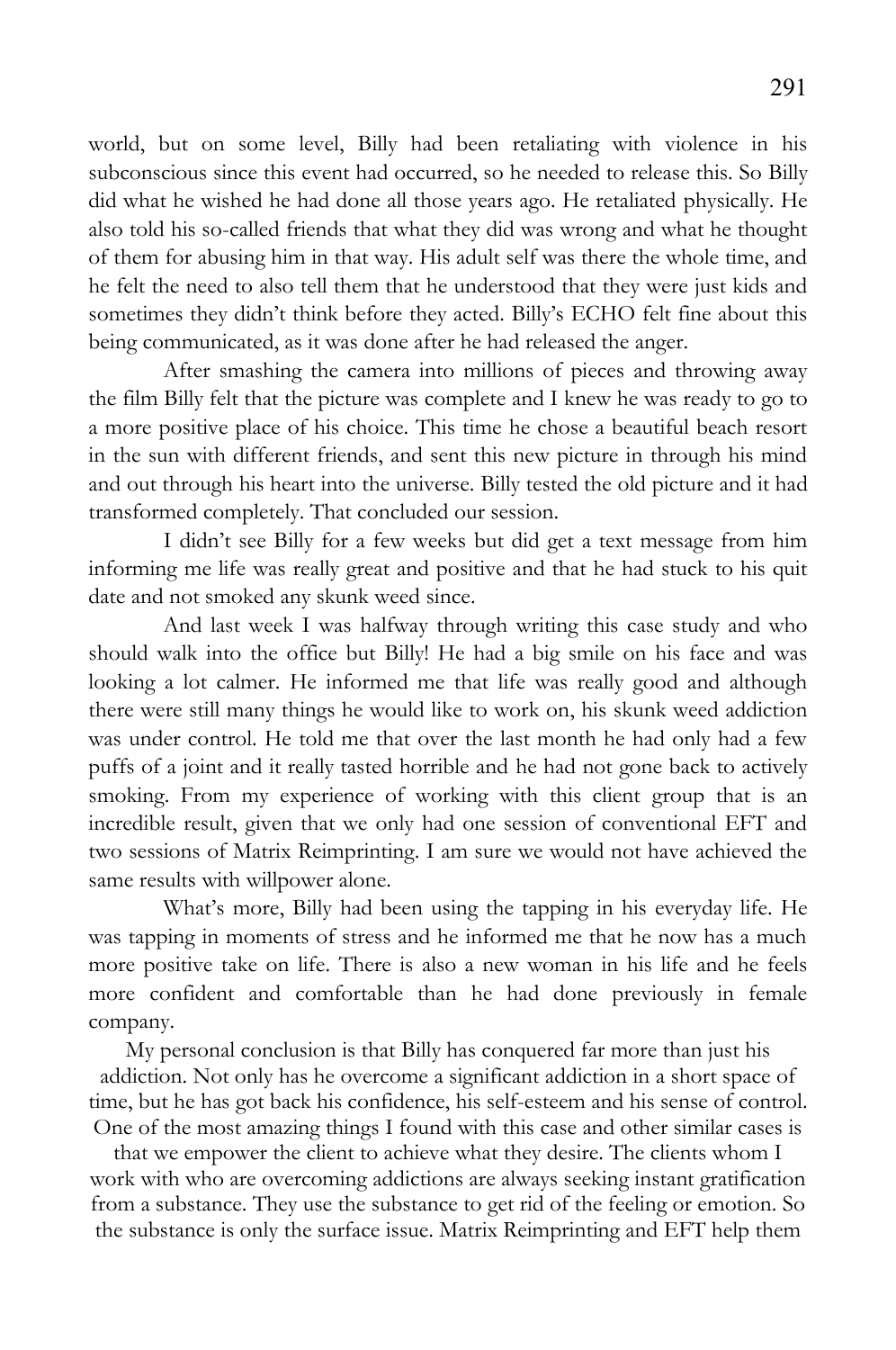get to the underlying core issues – the reasons why they use the substance in the first place. Billy was a prime example of this, and I am delighted by his progress.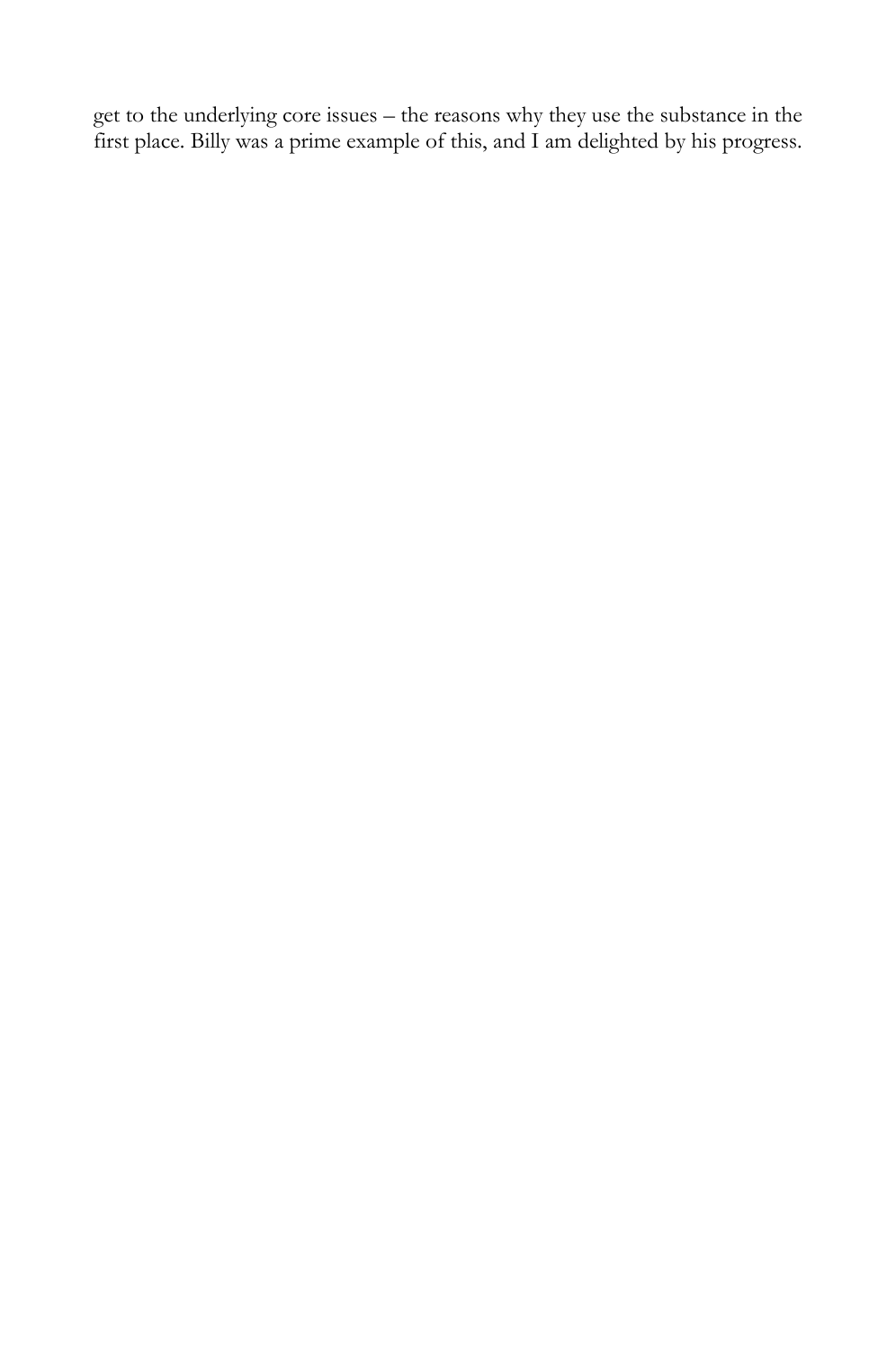## **ABOUT THE AUTHORS**

#### **Karl Dawson**

Karl Dawson is the creator of Matrix Reimprinting, a cutting-edge Energy Psychology technique which combines EFT with all the latest developments in quantum physics and the New Sciences.

As one of only 29 EFT Masters worldwide, Karl has been at the leading edge of the personal development industry since 2003. He previously created the EFT for Serious Disease training which has been attended by doctors, health professionals and lay people alike. He has also trained over 800 EFT practitioners worldwide.

Karl has presented at large conferences all over the world. He has also created a number of DVD sets including: *Matrix Reimprinting*, *EFT for the Prevention and Treatment of Serious Disease, EFT with META-Medicine*® (featuring Richard Flook), and *EFT Practitioner Training.*

#### **Karl's website - http://www.efttrainingcourses.net**

#### **Sasha Allenby**

Sasha Allenby has contributed much to the development of Matrix Reimprinting. She has helped to shape the techniques and protocols and in addition, has created her own. Sasha has presented at various events in the UK, including the 2009 EFT Masterclass. She has also made contributions to *EFT World Magazine*.

Sasha is a Matrix Reimprinting and EFT AAMET trainer, and over the years has worked extensively with clients who are overcoming long-term illness, serious disease and severe trauma. She now focuses almost exclusively on training and writing.

Sasha overcame two 'incurable' health conditions using Matrix Reimprinting and EFT, and her first book *Joyful Recovery from Chronic Fatigue Syndrome/ME – Accelerated Healing with Emotional Freedom Techniques* was released worldwide in 2008.

#### **Sasha's website - http:/[/www.matrixreimprintingcourses.com](http://www.matrixreimprintingcourses.com/)**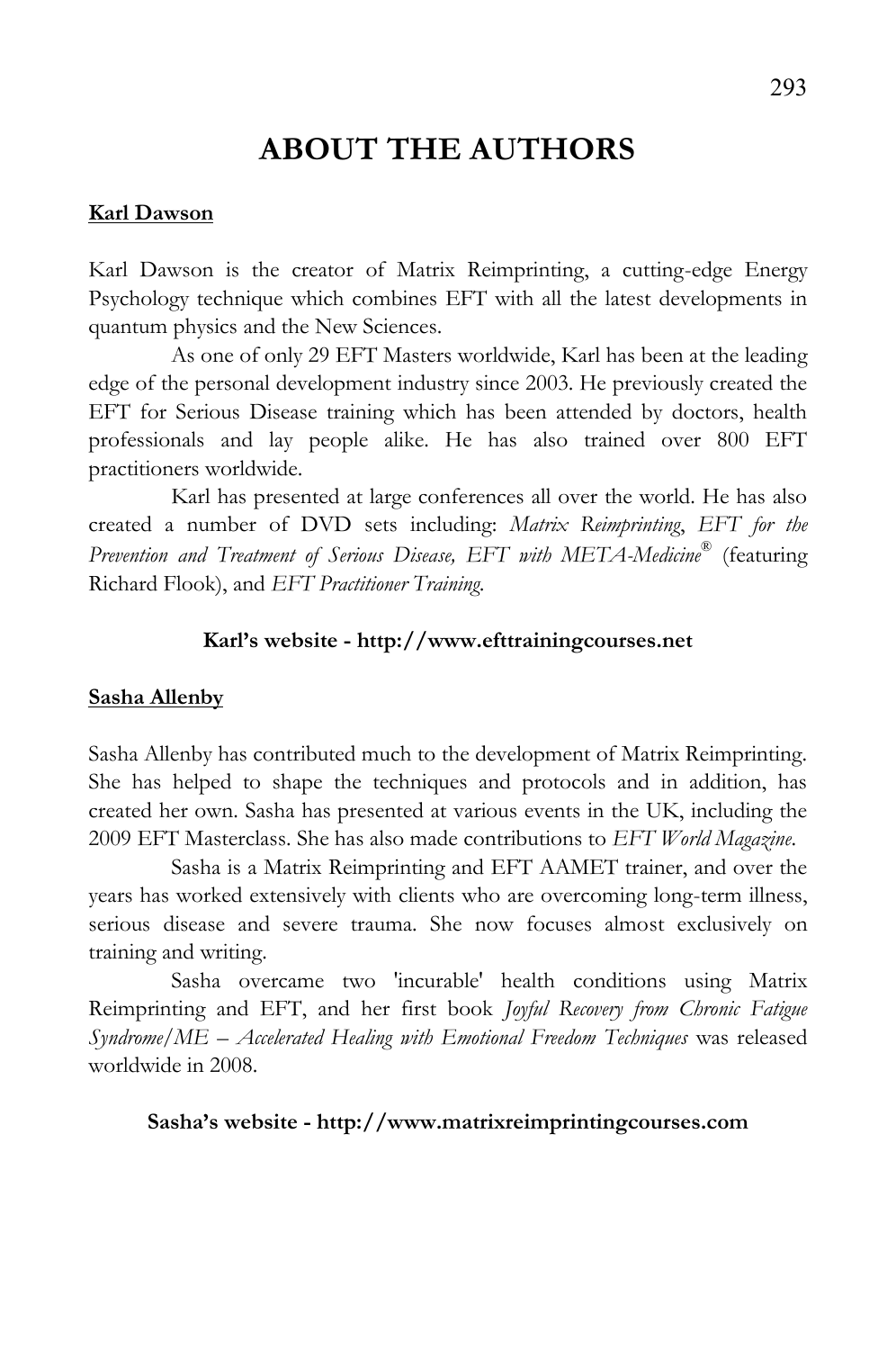To order this book visit:

[www.matrixreimprintingbook.com](http://www.matrixreimprintingbook.com/)

For more information on Matrix Reimprinting Courses and Training or to sign up to our free newsletters visit:

# Karl Dawson -

[www.efttrainingcourses.net](http://www.efttrainingcourses.net/)

# Sasha Allenby –

[www.matrixreimprintingcourses.com](http://www.matrixreimprintingcourses.com/)